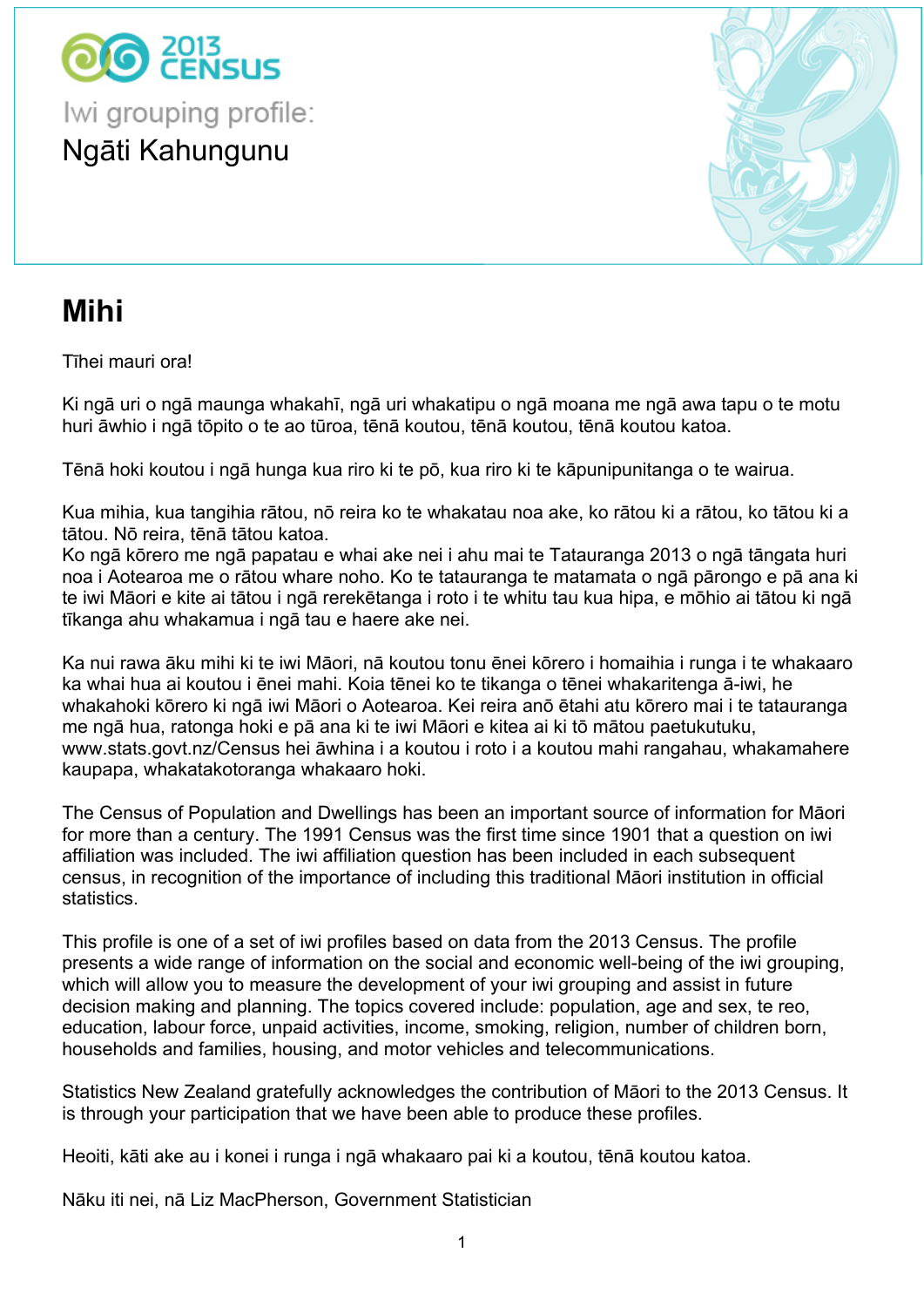## **Key facts**

## **Ngā whakaharahara**

All information in this profile for the iwi grouping and total Māori descent populations is based on the Māori descent usually resident population count from the 2013 Census of Population and Dwellings, held on 5 March 2013.

All information in this profile for the total New Zealand population is based on the census usually resident population count from the 2013 Census of Population and Dwellings, held on 5 March 2013.

The Ngāti Kahungunu iwi grouping population includes all people of Māori descent who gave Ngāti Kahungunu ki Te Wairoa, Ngāti Kahungunu ki Heretaunga, Ngāti Kahungunu ki Wairarapa, Ngāti Kahungunu (region unspecified) , Ngāti Kahungunu ki Te Whanganui-a-Orotu, Ngāti Kahungunu ki Tamatea, Ngāti Kahungunu ki Tamakinui a Rua, Ngāti Pāhauwera, or Ngāti Rākaipaaka, as their iwi or as one of several iwi.

61,626 people or 9.2 percent of the total population of Māori descent affiliated with at least one iwi in the Ngāti Kahungunu iwi grouping. For people in the Ngāti Kahungunu iwi grouping and living in New Zealand on 5 March 2013:

- 45.8 percent (28,218 people) were male and 54.2 percent (33,411 people) were female.
- The median age (half are younger and half are older than this age) was 23.2 years.
- 42.2 percent affiliated with one iwi within the grouping, while 57.8 percent affiliated with more than one iwi, either within the grouping or outside the grouping.
- 24.8 percent could hold a conversation about everyday things in te reo Māori.

For people aged 15 years and over in the Ngāti Kahungunu iwi grouping and living in New Zealand on 5 March 2013:

- 45.3 percent stated that they had never been a regular smoker.
- 71.3 percent held a formal qualification.
- The median income (half received more half received less than this amount) was \$22,700.
- 69.1 percent living in the main urban areas (populations of 30,000 or more) were in the labour force.

Note: This data has been randomly rounded to protect confidentiality. Individual figures may not add up to totals, and values for the same data may vary in different text, tables, and graphs. The accuracy of percentages and medians may be affected by this rounding, particularly for iwi groupings with small populations.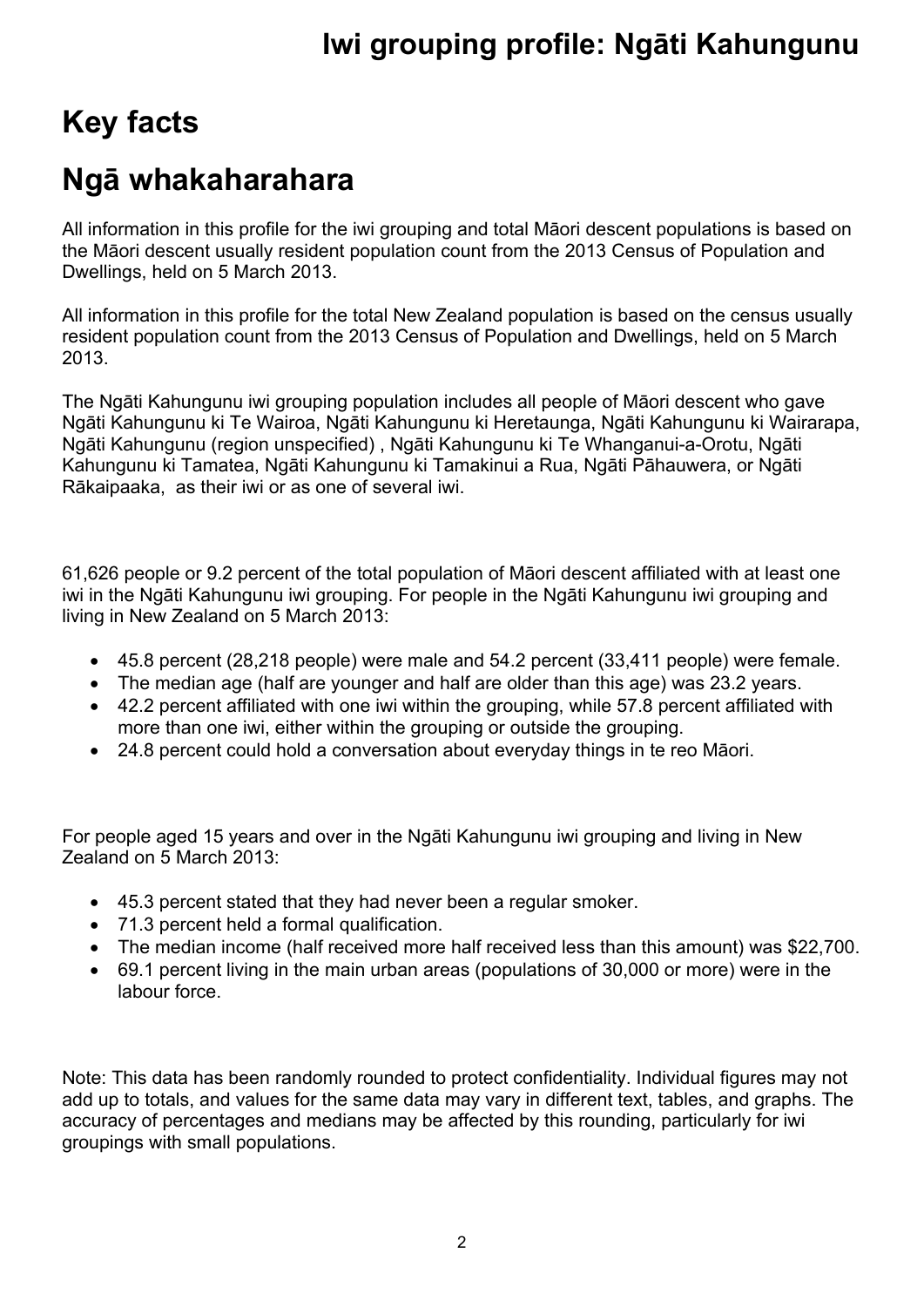## **Population and geography**

## **Iwi Māori me ngā takotoranga papa**

For people in the Ngāti Kahungunu iwi grouping and living in New Zealand on 5 March 2013:

## *Population*

 61,626 people, or 9.2 percent of the total population of Māori descent were in the Ngāti Kahungunu iwi grouping, a decrease from 59,943 people in 2006. In 2001, there were 51,552 people in the Ngāti Kahungunu iwi grouping.

## *Where iwi grouping members live*

- 67.8 percent lived in main urban areas (populations of 30,000 or more). In comparison, 65.6 percent of the total population of Māori descent lived in main urban areas.
- 88.7 percent or 54,690 people were living in the North Island and 11.2 percent or 6,927 people were living in the South Island. Less than 1 percent or 12 people were living in the Chatham Islands.
- The most common region(s) in which people in the Ngāti Kahungunu iwi grouping lived was the Hawke's Bay Region (28.4 percent or 17,529 people). The second and third most common regions were the Wellington Region (16.7 percent or 10,278 people) and Auckland Region (12.7 percent or 7,815 people).
- 1,290 people stated they were living overseas five years ago.

## *Iwi affiliation*

 For people in the Ngāti Kahungunu iwi grouping, 42.2 percent affiliated with one iwi within the grouping, while 57.8 percent affiliated with more than one iwi, either within the grouping or outside the grouping.

Note: This data has been randomly rounded to protect confidentiality. Individual figures may not add up to totals, and values for the same data may vary in different text, tables, and graphs. The accuracy of percentages may be affected by this rounding, particularly for iwi groupings with small populations.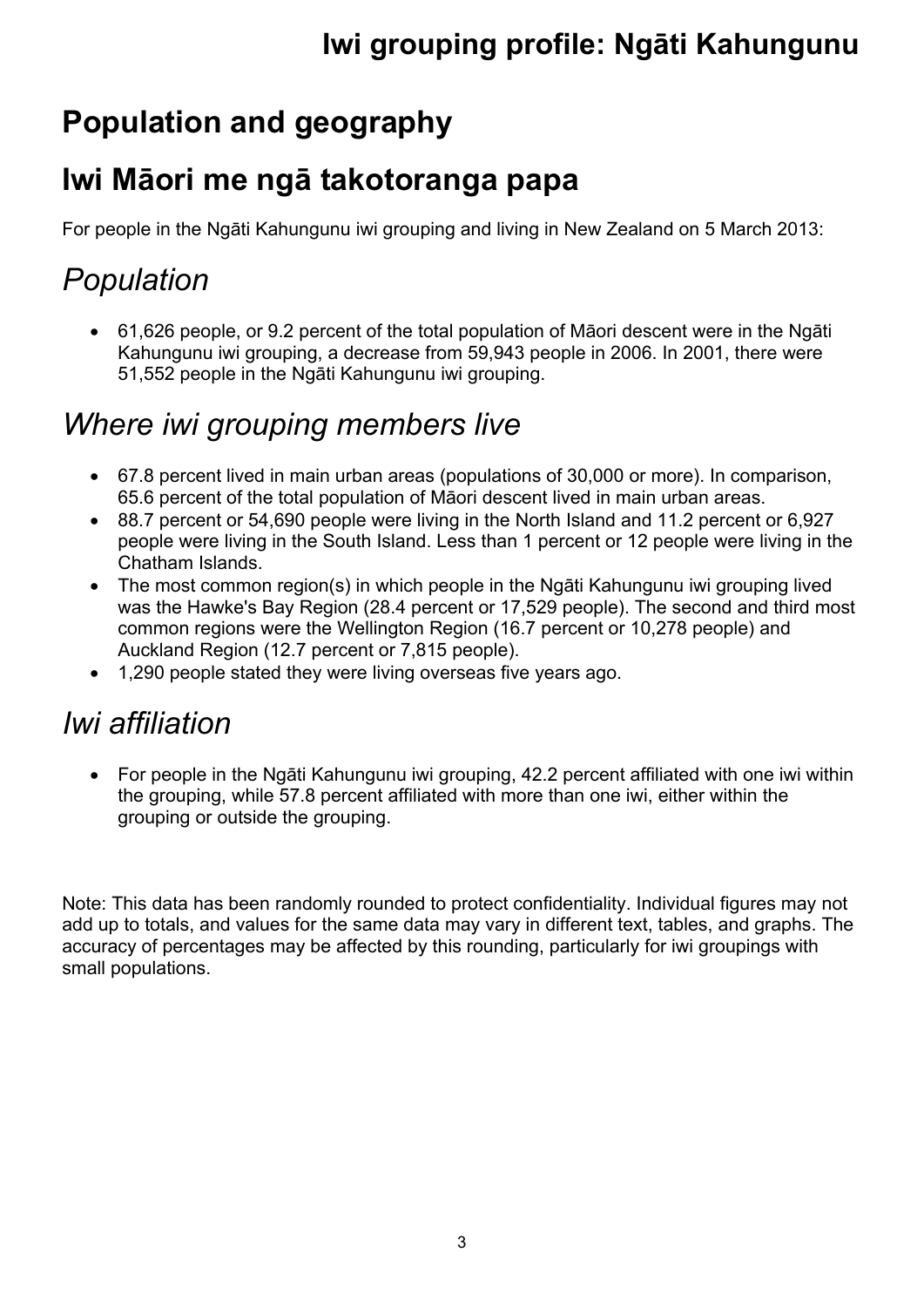## **Age and sex**

## **Te pakeke me te ira tangata**

For people in the Ngāti Kahungunu iwi grouping and living in New Zealand on 5 March 2013:

- 34.6 percent were under the age of 15 years, compared with 33.1 percent of the total population of Māori descent. 36.5 percent in 2006 and 38.5 percent in 2001 were under the age of 15 years.
- In 2013, 24.2 percent (14,895 people) were aged 15–29 years, a decrease of 9 people since 2006.
- The proportion aged 30–64 years, 36.1 percent, has increased since 2006 when it was 34.8 percent.
- 5.1 percent (3,171 people) were aged 65 years and over, an increase of 837 people since 2006.
- The median age (half are younger and half are older than this age) was 23.2 years, compared with 24.4 years for the total population of Maōri descent and 38.0 years for the total New Zealand population. In 2006, the median age was 21.8 years.
- 45.8 percent (28,218 people) were male and 54.2 percent (33,411 people) were female.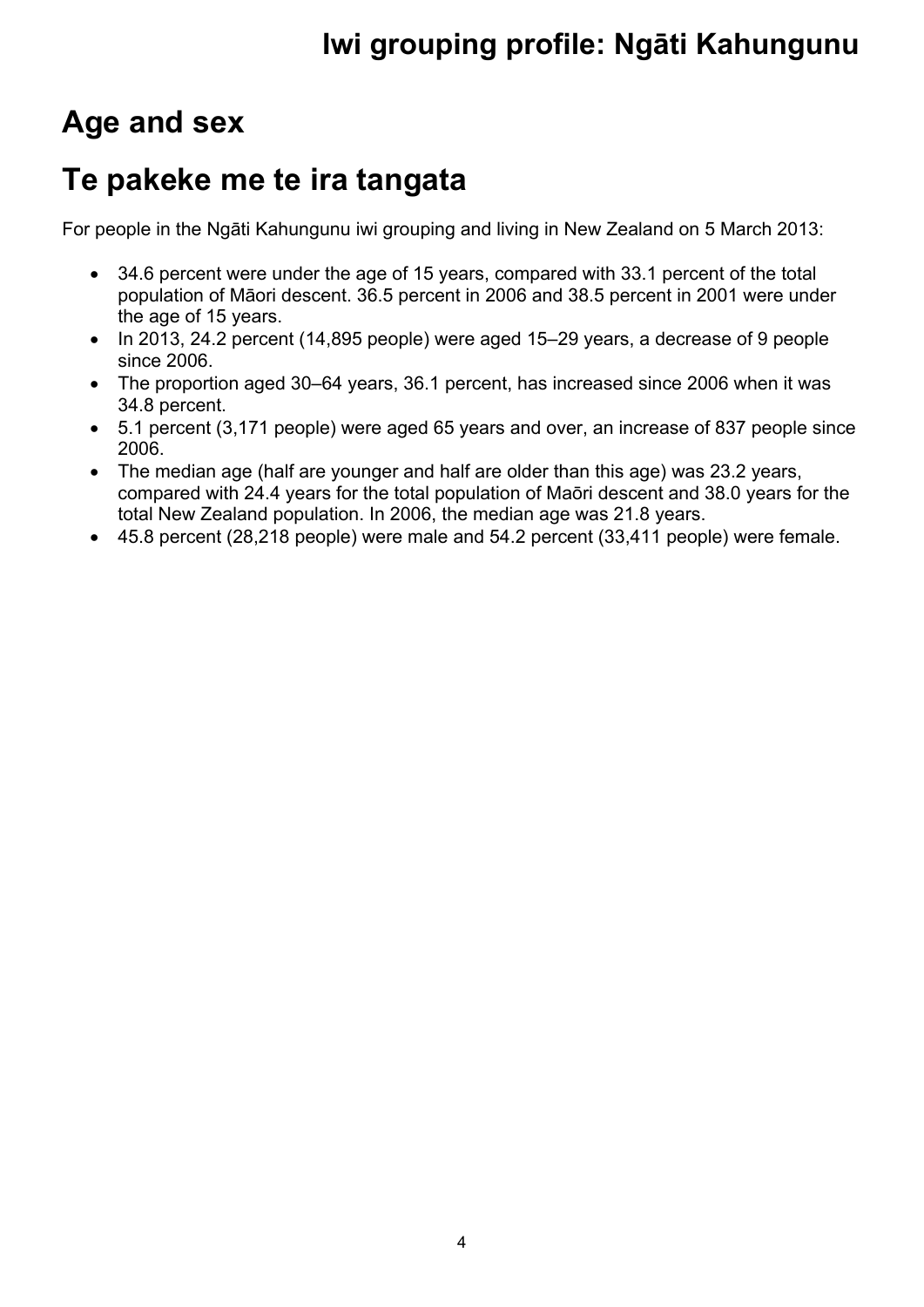

Note: Some percentages may be too small to show on graph. Source: Statistics New Zealand



**Māori descent population**

Note: Some percentages may be too small to show on graph. Source: Statistics New Zealand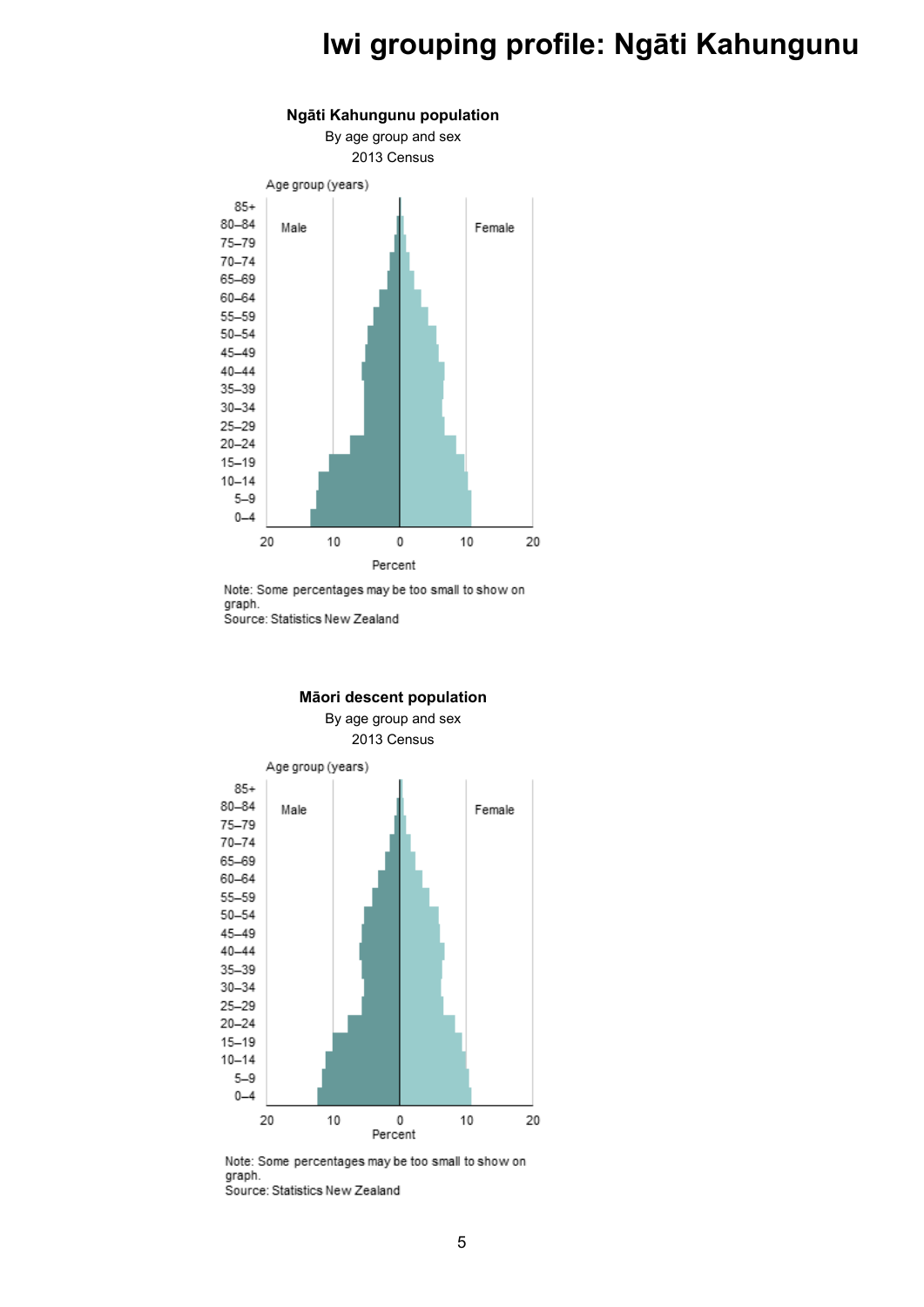

Source: Statistics New Zealand

Note: This data has been randomly rounded to protect confidentiality. Individual figures may not add up to totals, and values for the same data may vary in different text, tables, and graphs. The accuracy of percentages and medians may be affected by this rounding, particularly for iwi groupings with small populations.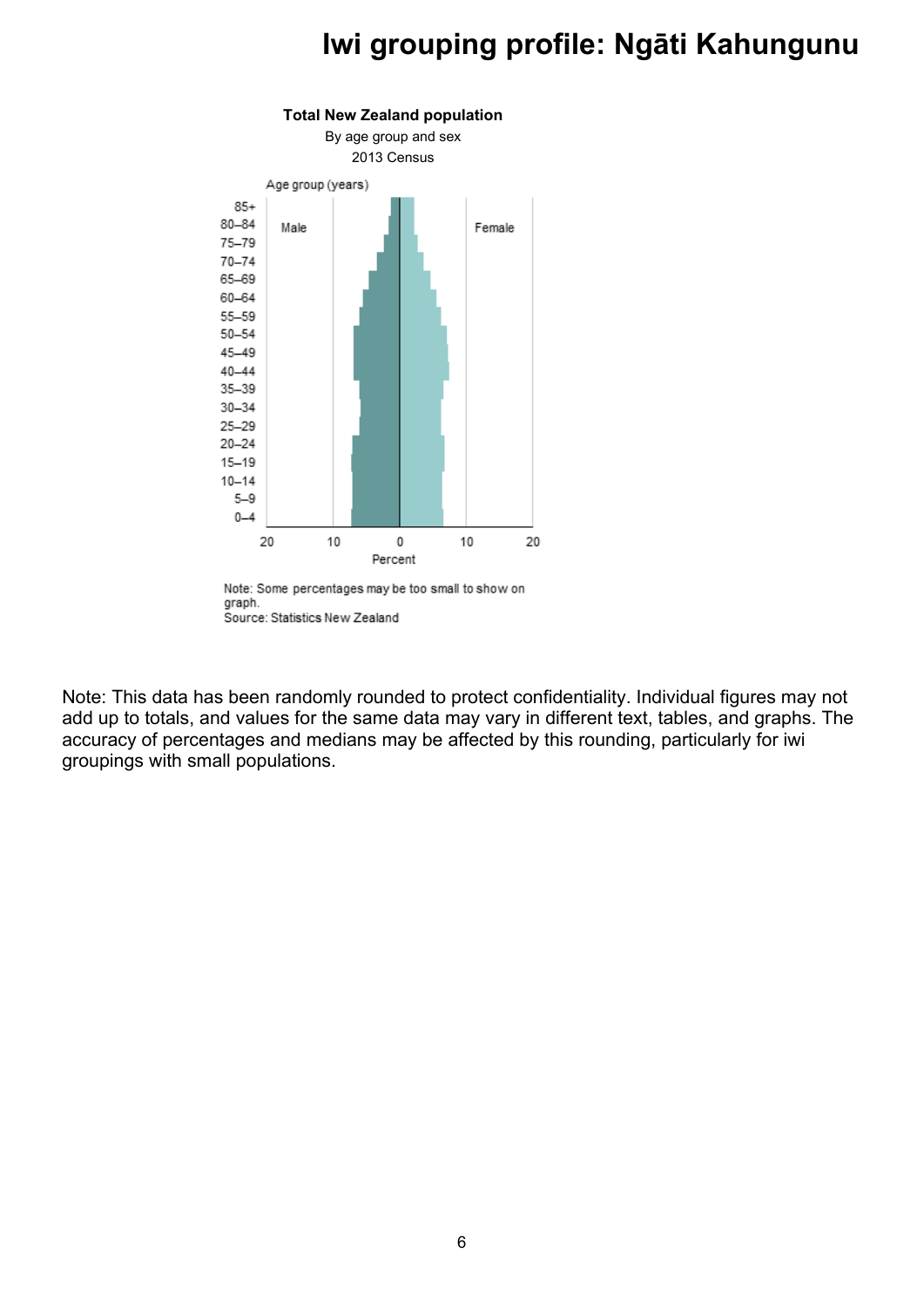## **Language**

## **Te reo**

For people in the Ngāti Kahungunu iwi grouping and living in New Zealand on 5 March 2013:

- 24.8 percent could hold a conversation about everyday things in te reo Māori, in comparison with 18.4 percent of the total population of Māori descent.
- In 2006, the figure was 26.1 percent (20.0 percent for the total population of Māori descent), and in 2001, 28.1 percent (21.1 percent for the total population of Māori descent).
- 29.2 percent of those who could hold a conversation about everyday things in te reo Māori were aged under 15 years. 64.1 percent were aged 15–64 years, and 6.7 percent were aged 65 years and over.
- 43.4 percent who could hold a conversation about everyday things in te reo Māori were male and 56.6 percent were female.

#### **Ngāti Kahungunu who can hold a conversation about everyday things in te reo Māori**



Note: This data has been randomly rounded to protect confidentiality. Individual figures may not add up to totals, and values for the same data may vary in different text, tables, and graphs. The accuracy of percentages may be affected by this rounding, particularly for iwi groupings with small populations.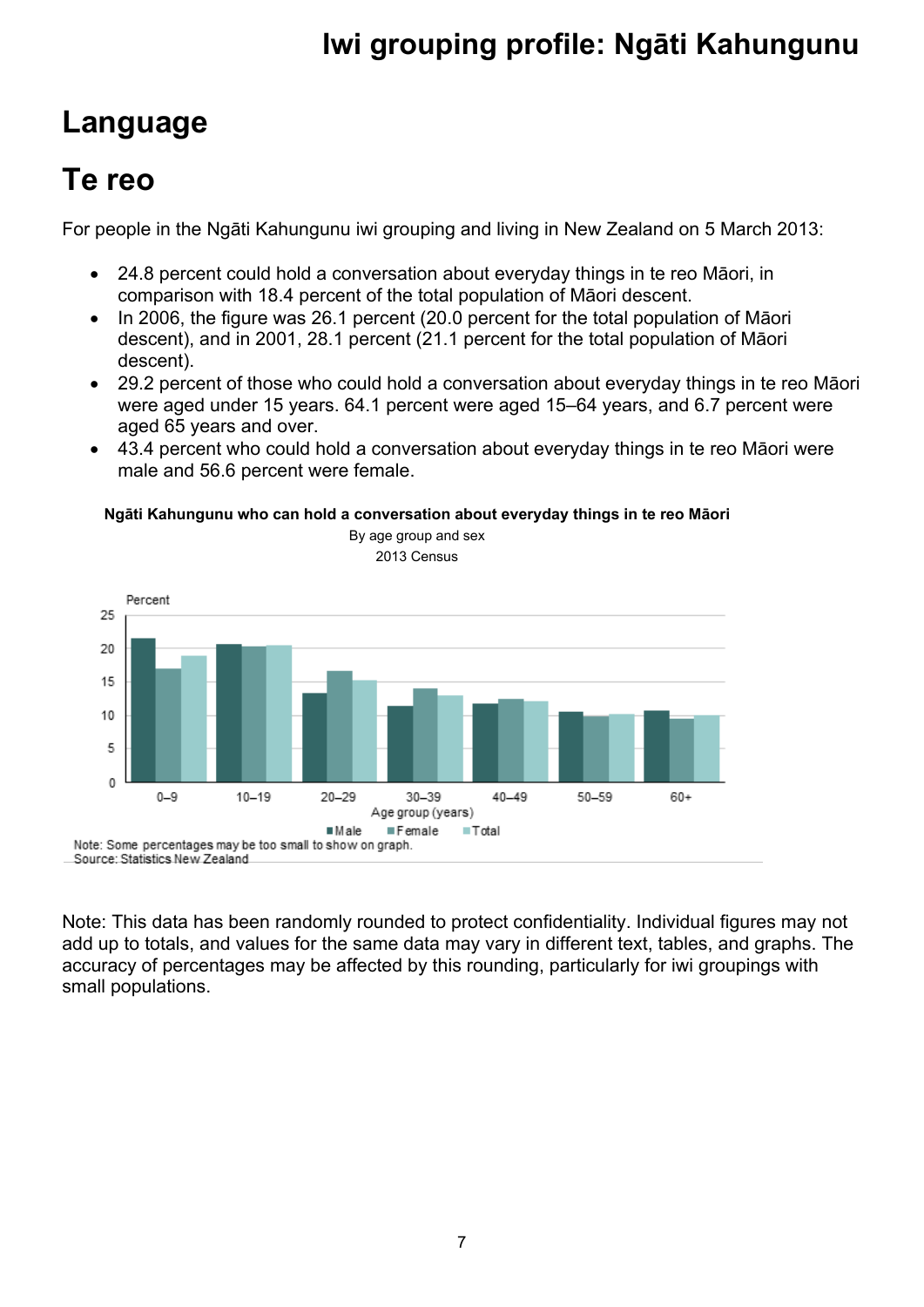## **Religion**

## **Te whakapono**

For people in the Ngāti Kahungunu iwi grouping and living in New Zealand on 5 March 2013:

#### *Most common religion*

 The three most common religions were Anglican (13.8 percent), Ratana (10.5 percent), and Catholic (10.2 percent).

## *No religion*

- 40.2 percent (24,012 people) stated they had no religion, while 5.6 percent (3,369 people) objected to answering the religion question.
- 7.9 percent of people aged 65 years and over stated they had no religion, compared with 37.3 percent of those aged 15–64 years and 50.1 percent of those aged under 15 years.

## *Ratana and Ringatū*

 10.5 percent were affiliated with the Ratana religion and 2.1 percent were affiliated with the Ringatū religion.

Note: 'Object to answering' is a response option for the religion question and so the calculation of percentages includes those responses.

Religious affiliation includes all people who stated each religious affiliation, whether as their only religious affiliation or as one of several. Where a person reported more than one religious affiliation, they were counted in each applicable group.

Note: This data has been randomly rounded to protect confidentiality. Individual figures may not add up to totals, and values for the same data may vary in different text, tables, and graphs. The accuracy of percentages may be affected by this rounding, particularly for iwi groupings with small populations.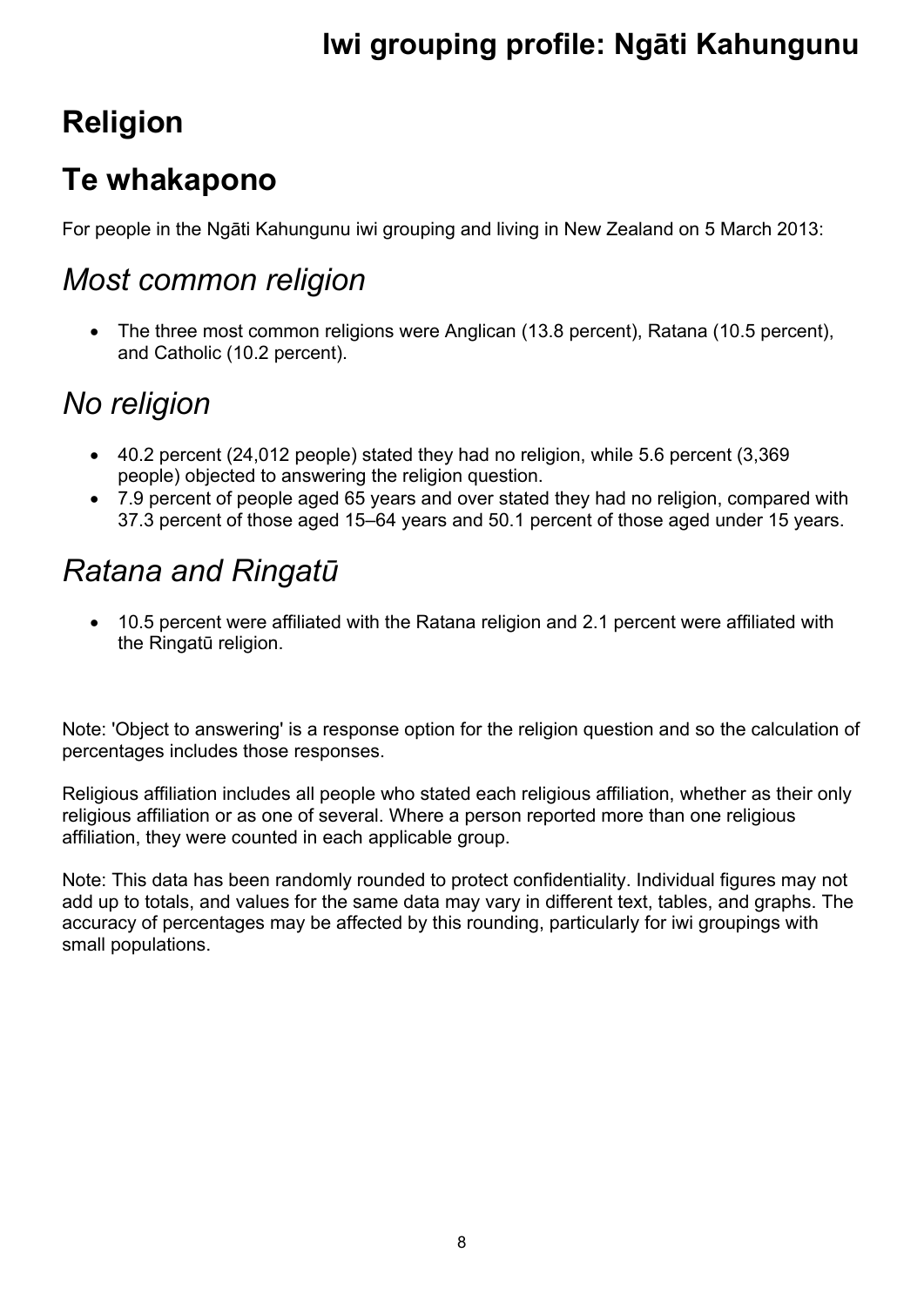# **Cigarette smoking**

## **Te momi tūpeka**

For people aged 15 years and over in the Ngāti Kahungunu iwi grouping and living in New Zealand on 5 March 2013:

### *Cigarette smoking behaviour*

- 45.3 percent stated that they had never been a regular smoker, compared with 40.2 percent in 2006.
- 31.2 percent said they smoked cigarettes regularly. This was a decrease from 2006, when 39.8 percent said they smoked regularly.
- 23.5 percent stated they were ex-smokers.

## *Age and sex of cigarette smokers*

- Women were more likely to be regular smokers (33.6 percent) than men (28.0 percent).
- Smoking rates varied with age 39.3 percent of those aged 25–34 years reported they were regular smokers, compared with 20.1 percent of those aged 55 years and over.





By sex 2013 Census

Source: Statistics New Zealand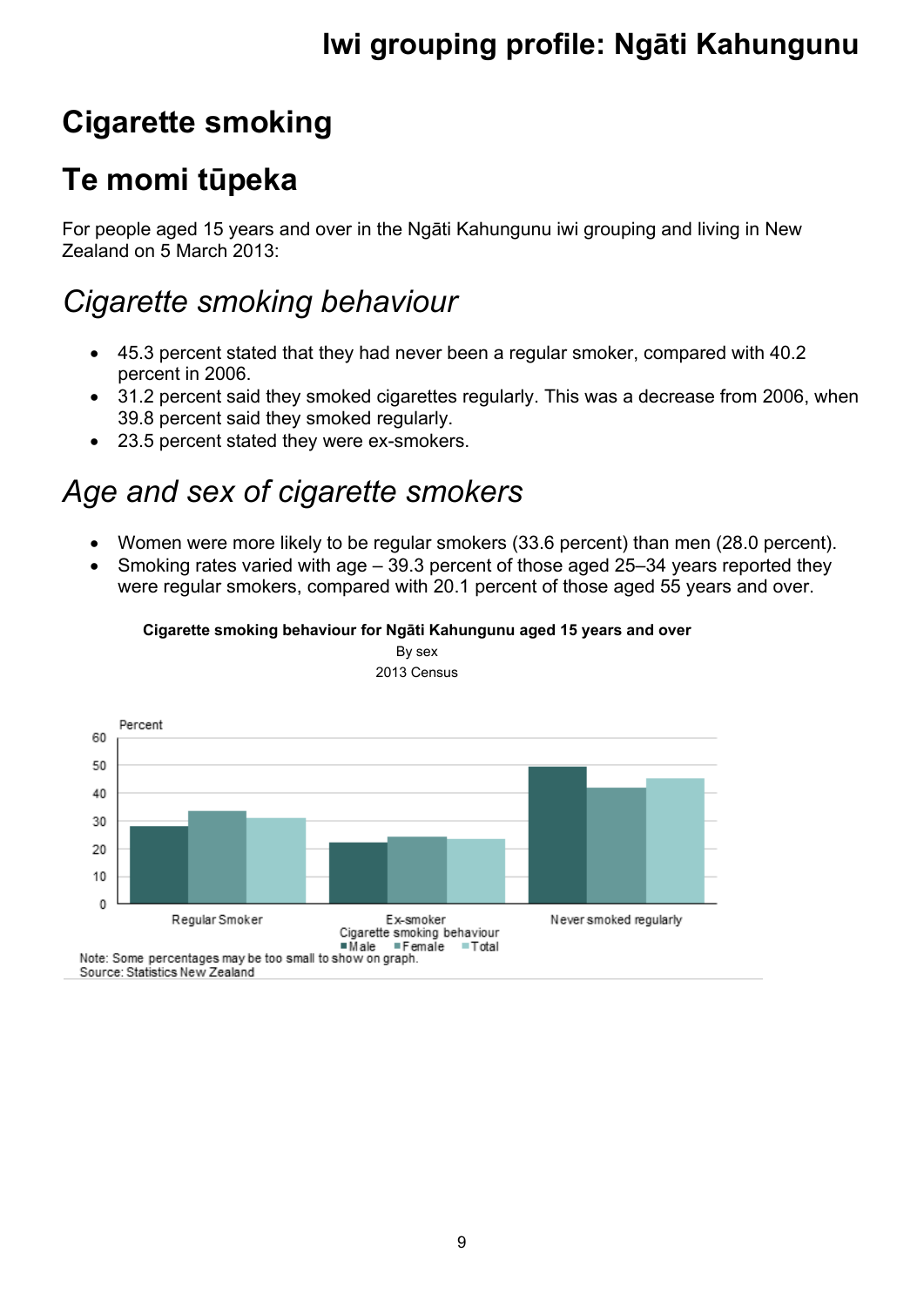#### **Proportion of Ngāti Kahungunu aged 15 years and over who smoked cigarettes regularly**

By age group 2006 and 2013 Censuses



Note: This data has been randomly rounded to protect confidentiality. Individual figures may not add up to totals, and values for the same data may vary in different text, tables, and graphs. The accuracy of percentages may be affected by this rounding, particularly for iwi groupings with small populations.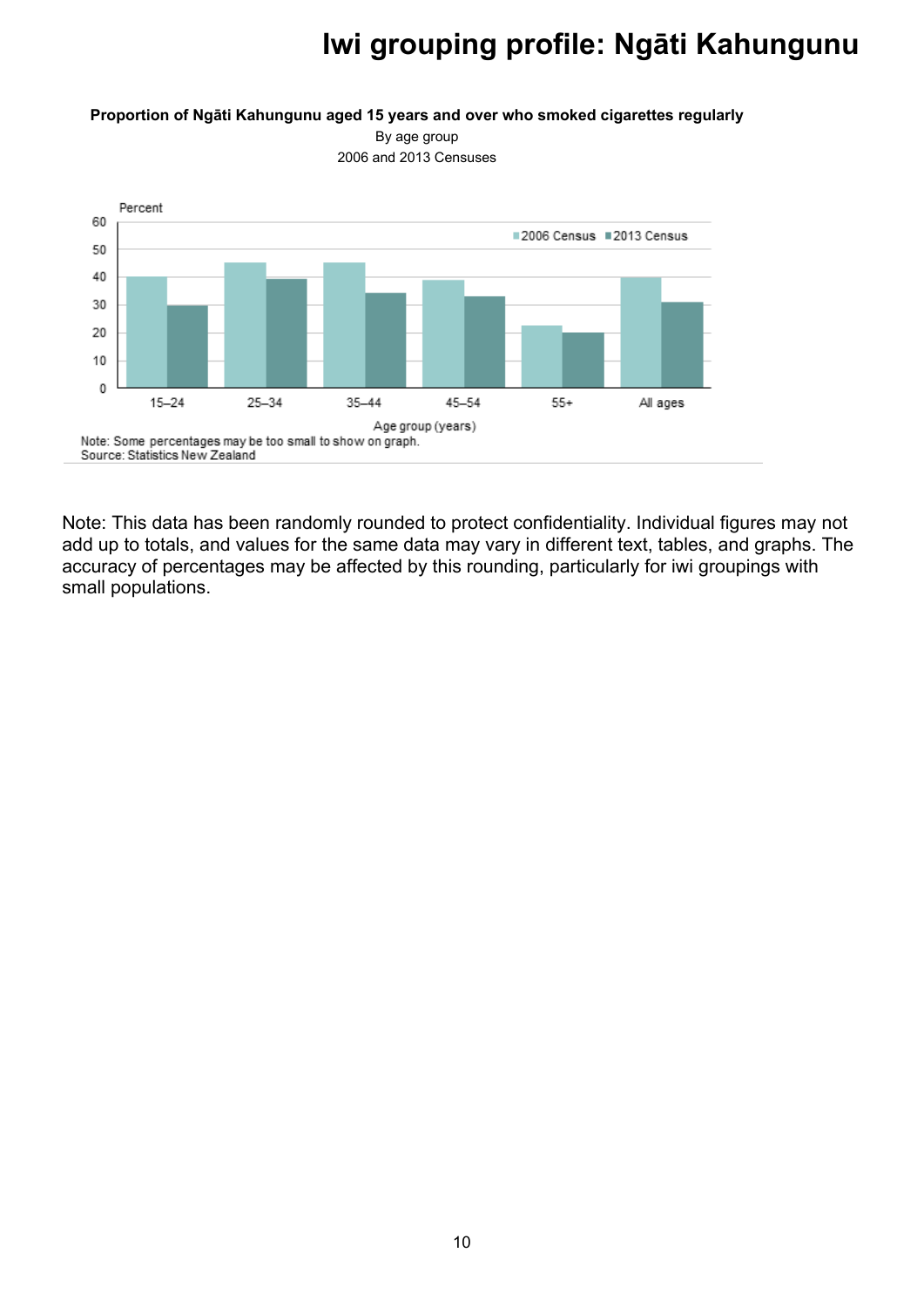## **Number of children born**

### **Te maha o ngā tamariki i whānau mai**

For women aged 15 years and over who stated how many children they had given birth to, in the Ngāti Kahungunu iwi grouping, and living in New Zealand on 5 March 2013:

- 32.6 percent had never given birth, compared with 32.8 percent in 2006 . For the total female population of Māori descent, 32.5 percent had never given birth, compared with 32.4 percent in 2006.
- 13.7 percent had given birth to one child, 33.5 percent had given birth to two or three children, and 20.2 percent had given birth to four or more children.
- The average number of children born was 2.0. For the total female population of Māori descent, the average number of children born was 1.9.
- 10.2 percent of those aged 45 years and over had never given birth.

For women aged 15 years and over in the Ngāti Kahungunu iwi grouping and living in New Zealand on 5 March 2013:

3.5 percent responded 'object to answering'. This compares with 3.7 percent in 2006.

Note: "Number of children born" counts all children born alive.

This data has been randomly rounded to protect confidentiality. Individual figures may not add up to totals, and values for the same data may vary in different text, tables, and graphs. The accuracy of percentages and averages may be affected by this rounding, particularly for iwi groupings with small populations.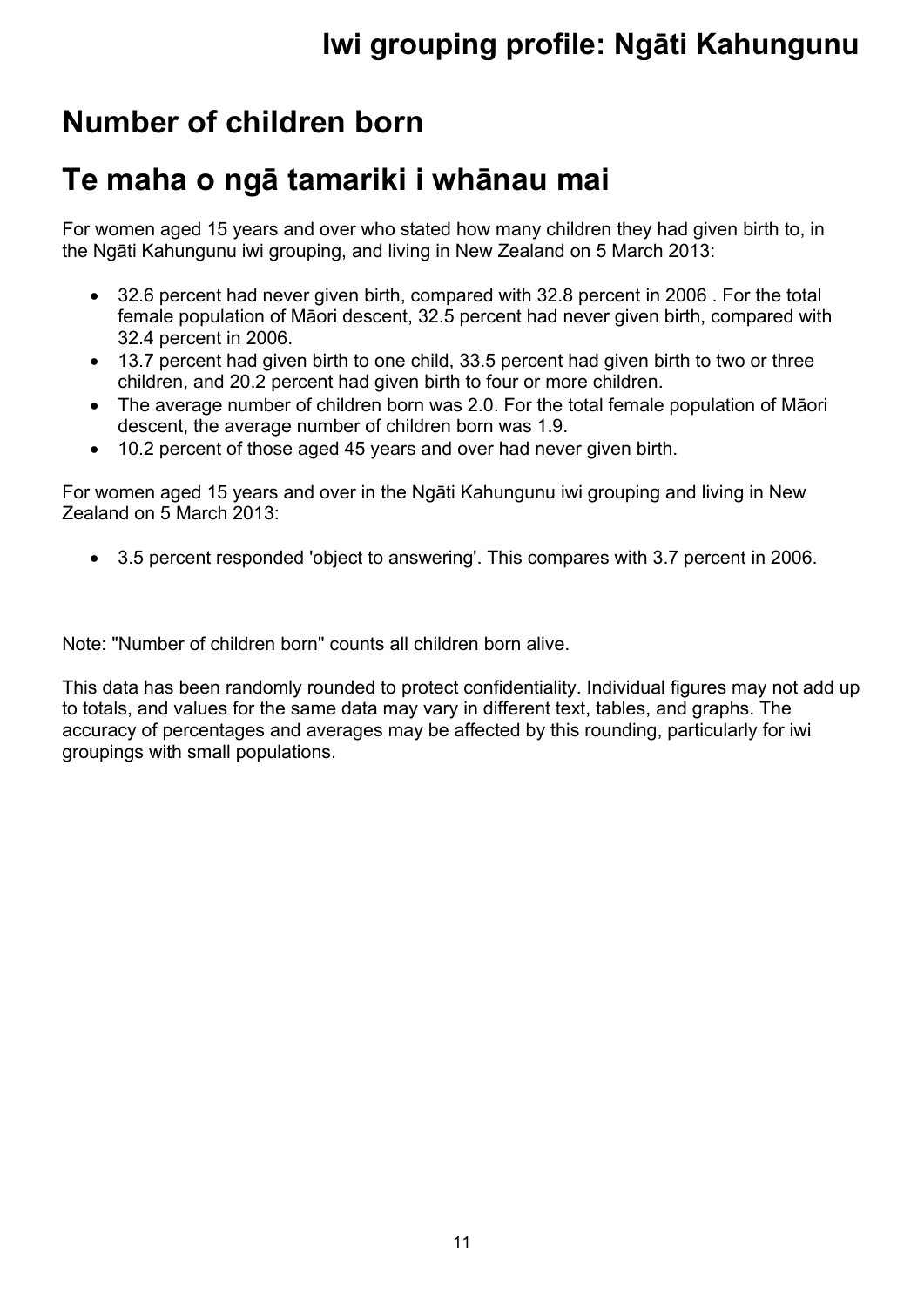## **Education**

## **Te mātauranga**

For people aged 15 years and over in the Ngāti Kahungunu iwi grouping and living in New Zealand on 5 March 2013:

- 71.3 percent held a formal qualification, compared with 68.7 percent of the total population of Māori descent. In 2006, 65.0 percent held a formal qualification.
- 12.3 percent (4,620 people) held a bachelor's degree or higher as their highest qualification, an increase from 9.0 percent (3,141 people) in 2006.
- Women were more likely than men to have a formal qualification (74.1 percent compared with 67.6 percent).
- 28.7 percent held no formal qualification. In 2006 this figure was 35.0 percent.

**Highest qualification for Ngāti Kahungunu aged 15 years and over** By sex

 51.7 percent of people aged 65 years and over had no formal qualification, compared with 24.4 percent of those aged 15–29 years, and 28.7 percent of those aged 30–64 years.



Note: Level 1-6 qualification category includes level 1-4 certificate, level 5 and 6 diploma, and overseas secondary school qualifications.

Some percentages may be too small to show on graph. Source: Statistics New Zealand

Note: A 'formal qualification' includes qualifications achieved at secondary school and in tertiary education (both below degree level and bachelor's degree or higher).

This data has been randomly rounded to protect confidentiality. Individual figures may not add up to totals, and values for the same data may vary in different text, tables, and graphs. The accuracy of percentages may be affected by this rounding, particularly for iwi groupings with small populations.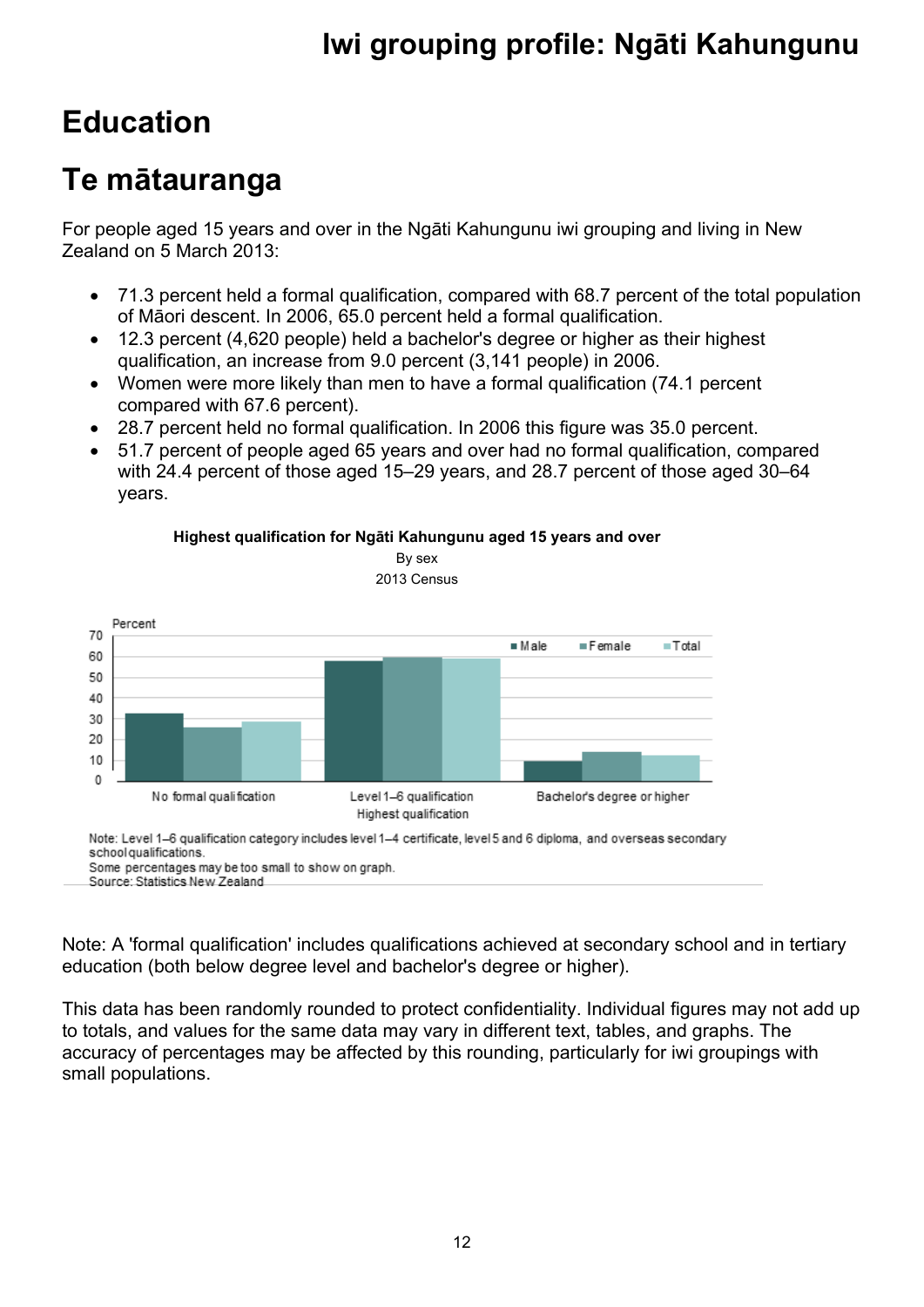#### **Income**

## **Ngā whiwhinga moni**

For people aged 15 years and over in the Ngāti Kahungunu iwi grouping and living in New Zealand on 5 March 2013:

#### *Median income*

- The median income (half received more and half received less than this amount) was \$22,700. In comparison, the median income was \$23,700 for the total population of Māori descent, and \$28,500 for the total New Zealand population.
- The median income has increased since 2006 when it was \$21,000.
- The median income was \$27,500 for men and \$20,400 for women.

#### **Median income for Ngāti Kahungunu, Māori descent, and total New Zealand populations aged 15 years and over**



## *Total personal income*

- 46.0 percent reported an annual personal income of \$20,000 or less, while 7.5 percent received over \$70,000.
- At the time of the 2006 Census, 48.2 percent reported an annual personal income of \$20,000 or less, while 3.3 percent received over \$70,000.

## *Sources of personal income*

- 61.3 percent received wages or salaries. In 2006 this figure was 66.9 percent.
- 7.2 percent received income from interest, rents, or other investments, and 7.9 percent received income from self-employment or from business.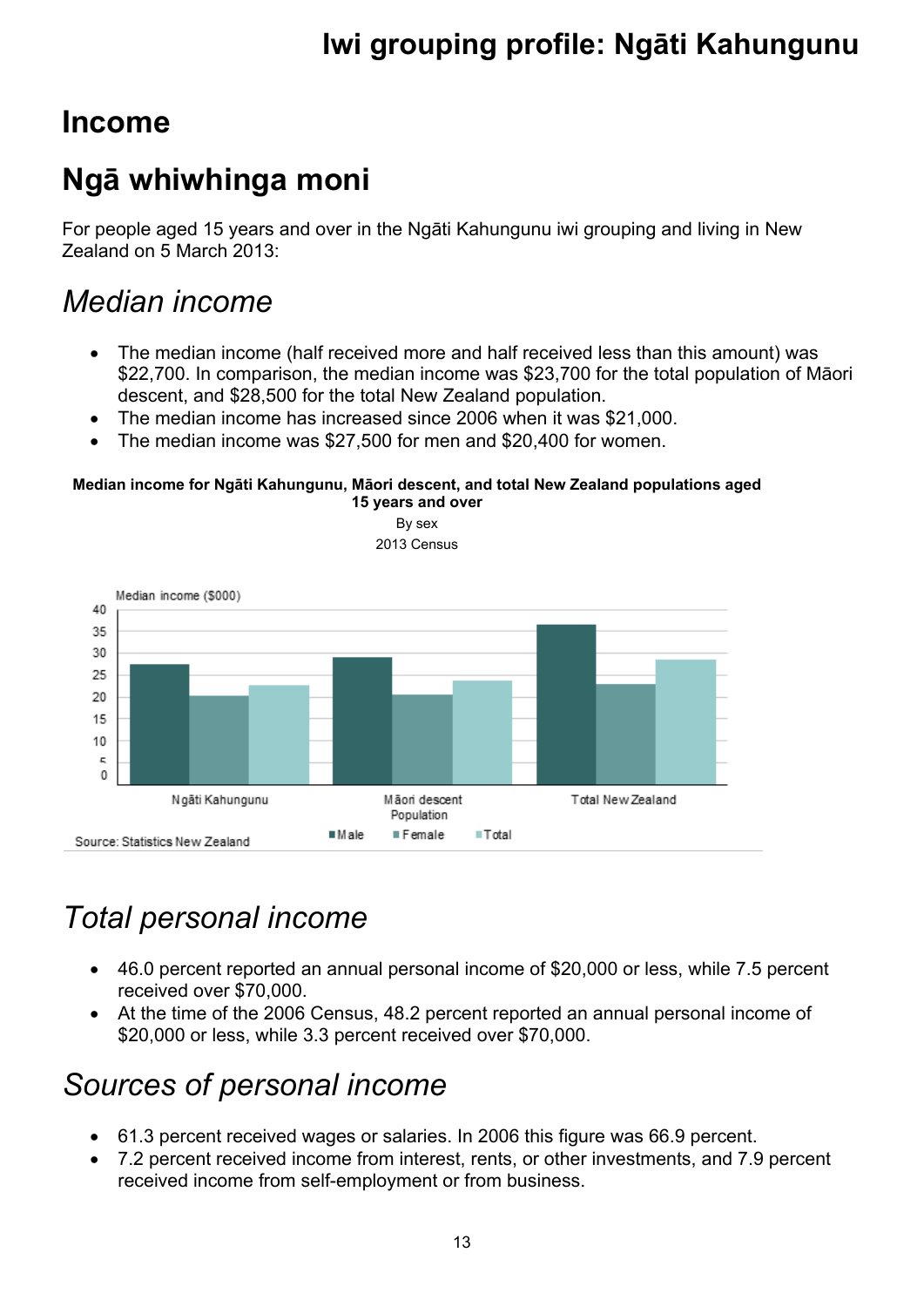31.0 percent received income support as a source of income. In 2006 this figure was 29.5 percent.

Note: Total personal income information includes income from all sources and relates to the 12 months ending 31 March 2006 and 31 March 2013.

Sources of personal income information relates to the 12 months ending 7 March 2006 and 5 March 2013.

Sources of personal income includes all people who stated each source of personal income, whether as their only source or as one of several. Where a person reported more than one source of personal income, they have been counted in each applicable group.

Income support is a source of personal income. It includes the unemployment benefit, sickness benefit, domestic purposes benefit, invalid's benefit, student allowance, and other government benefits or payments.

This data has been randomly rounded to protect confidentiality. Individual figures may not add up to totals, and values for the same data may vary in different text, tables, and graphs. The accuracy of percentages and medians may be affected by this rounding, particularly for iwi groupings with small populations.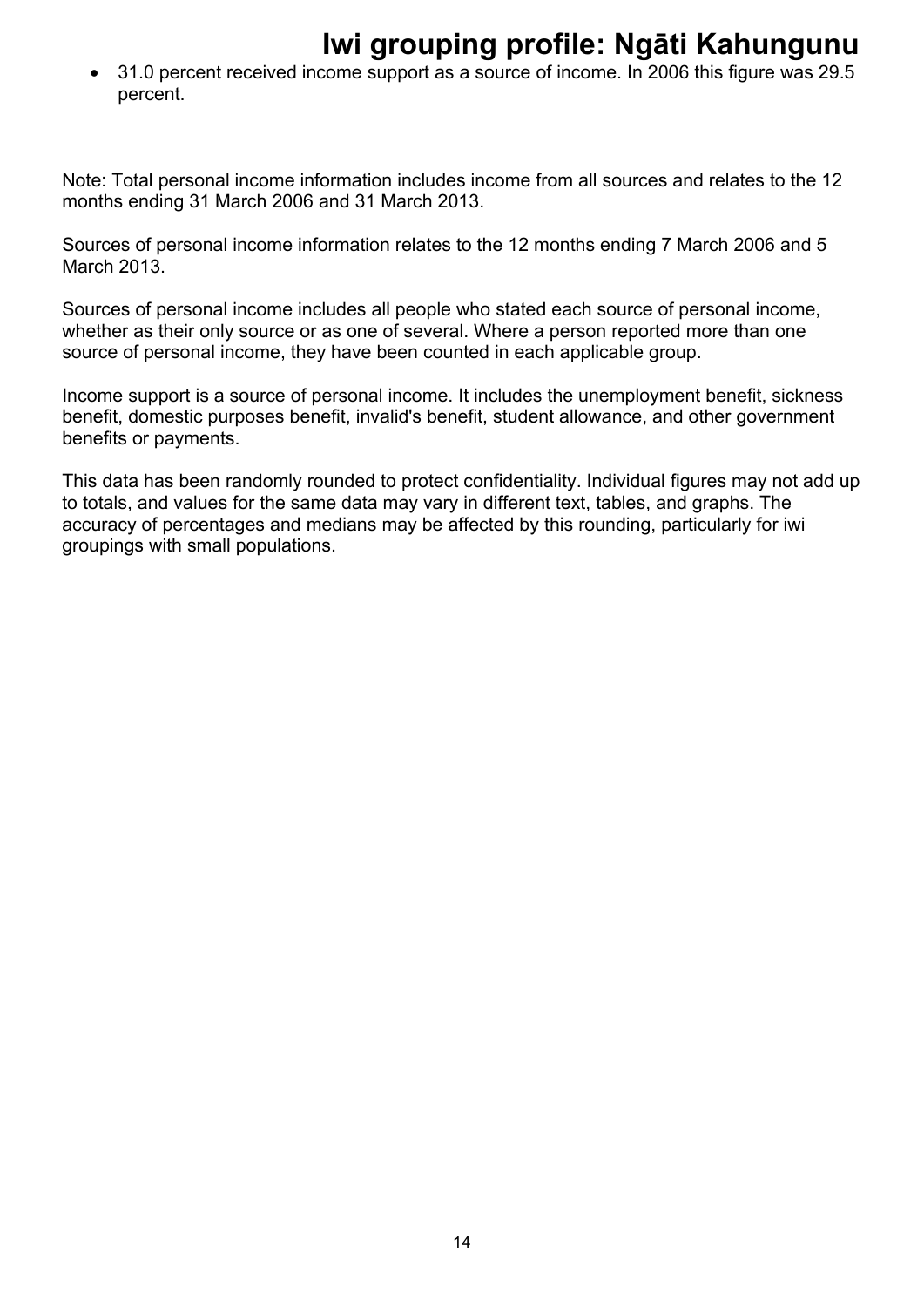## **Labour force**

## **Te hunga mahi/kore mahi**

#### *Labour force*

For people aged 15 years and over in the Ngāti Kahungunu iwi grouping and living in New Zealand on 5 March 2013:

- 40,323 people were of working age (15 years and over). Of this group, 68.8 percent were in the labour force, compared with 68.4 percent of the total population of Māori descent, and 67.1 percent of the total New Zealand population.
- 69.1 percent of people living in the main urban areas (populations of 30,000 or more) were in the labour force.
- 72.8 percent of men and 65.8 percent of women were in the labour force. This compares with 76.7 percent of men and 67.4 percent of women in 2006.

### *Unemployment*

For people in the labour force aged 15 years and over in the Ngāti Kahungunu iwi grouping and living in New Zealand on 5 March 2013:

- The unemployment rate was 14.7 percent, an increase from 10.1 percent in 2006.
- The unemployment rate for women (16.2 percent) was higher than the rate for men (13.0 percent).
- People aged 15–24 years had an unemployment rate of 26.9 percent.



#### **Unemployment rates for Ngāti Kahungunu aged 15 years and over** By age group and sex

2013 Census

Note: Some percentages may be too small to show on graph. Source: Statistics New Zealand

15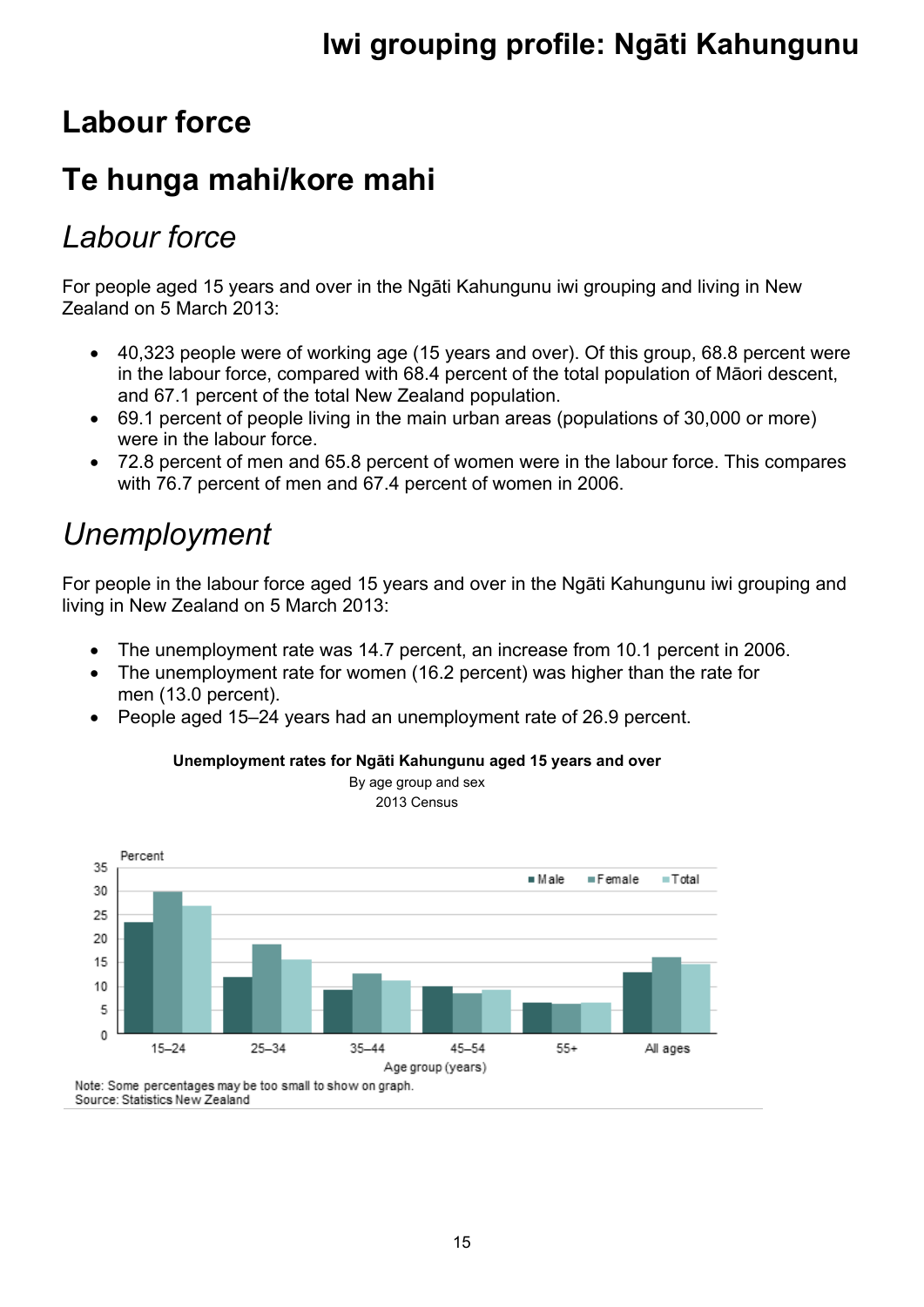#### *Employment*

For employed people aged 15 years and over in the Ngāti Kahungunu iwi grouping and living in New Zealand on 5 March 2013:

- 76.6 percent worked full time (30 or more hours per week), with the rest working part time. In 2006, 77.4 percent were working full time.
- Women were more likely to be employed part time than men, with 32.0 percent working part time, compared with 13.6 percent of men.
- The most common occupational group(s) for men was labourers while the most common occupational group(s) for women was professionals.
- 89.2 percent of people employed were paid employees, 9.3 percent were employers or self-employed (without employees), and 1.5 percent were unpaid family workers.
- Men were more likely to be employers or self-employed (without employees) than women, 11.6 percent compared with 7.3 percent.

#### **Employment status for Ngāti Kahungunu, Māori descent and New Zealand employed populations aged 15 years and over**

By sex



Note: Some percentages may be too small to show on graph. Source: Statistics New Zealand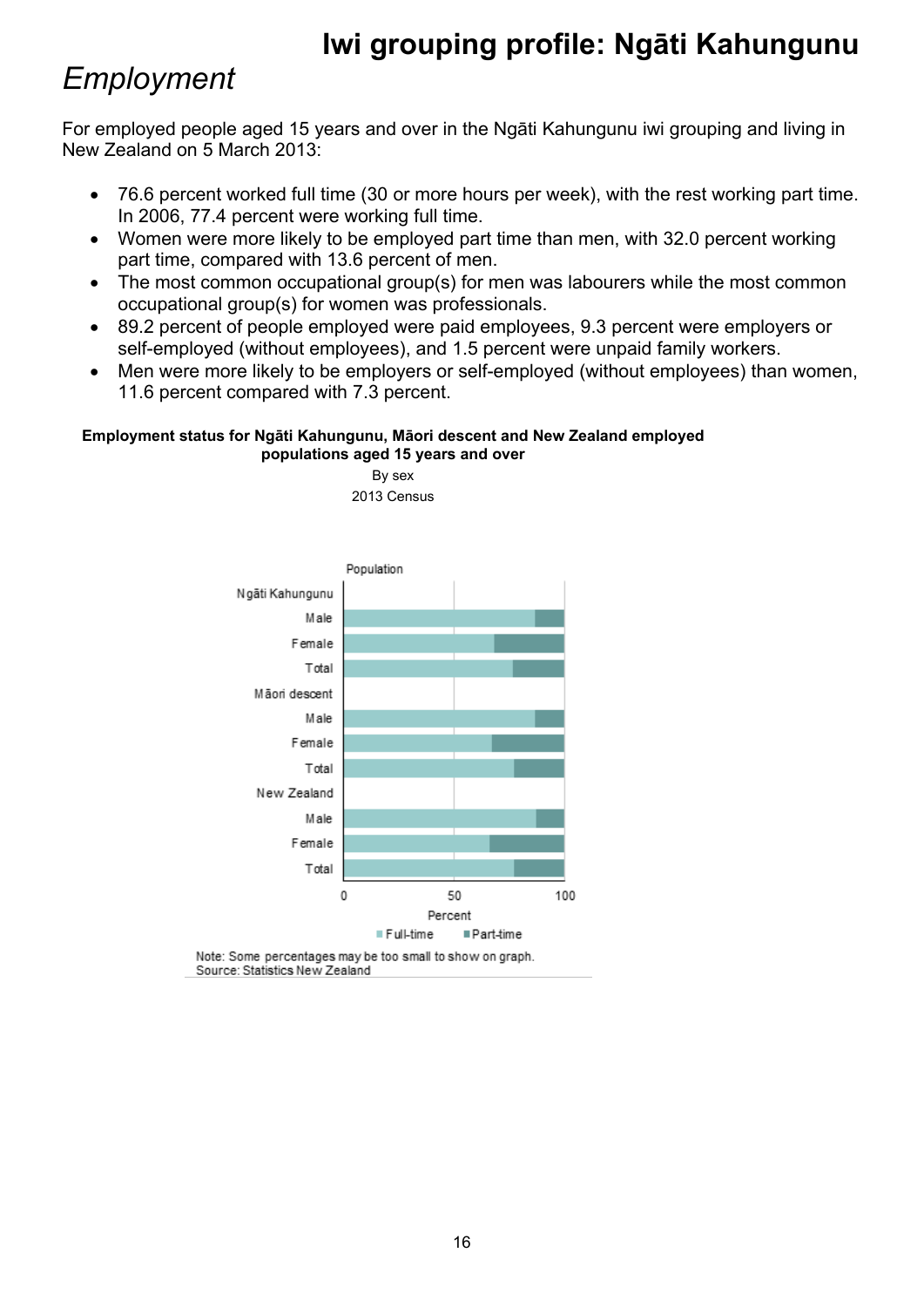

 $\overline{I}$ 

 $1: *$ ), '-' ) " "\*#." \* 9 - ? \*<br>-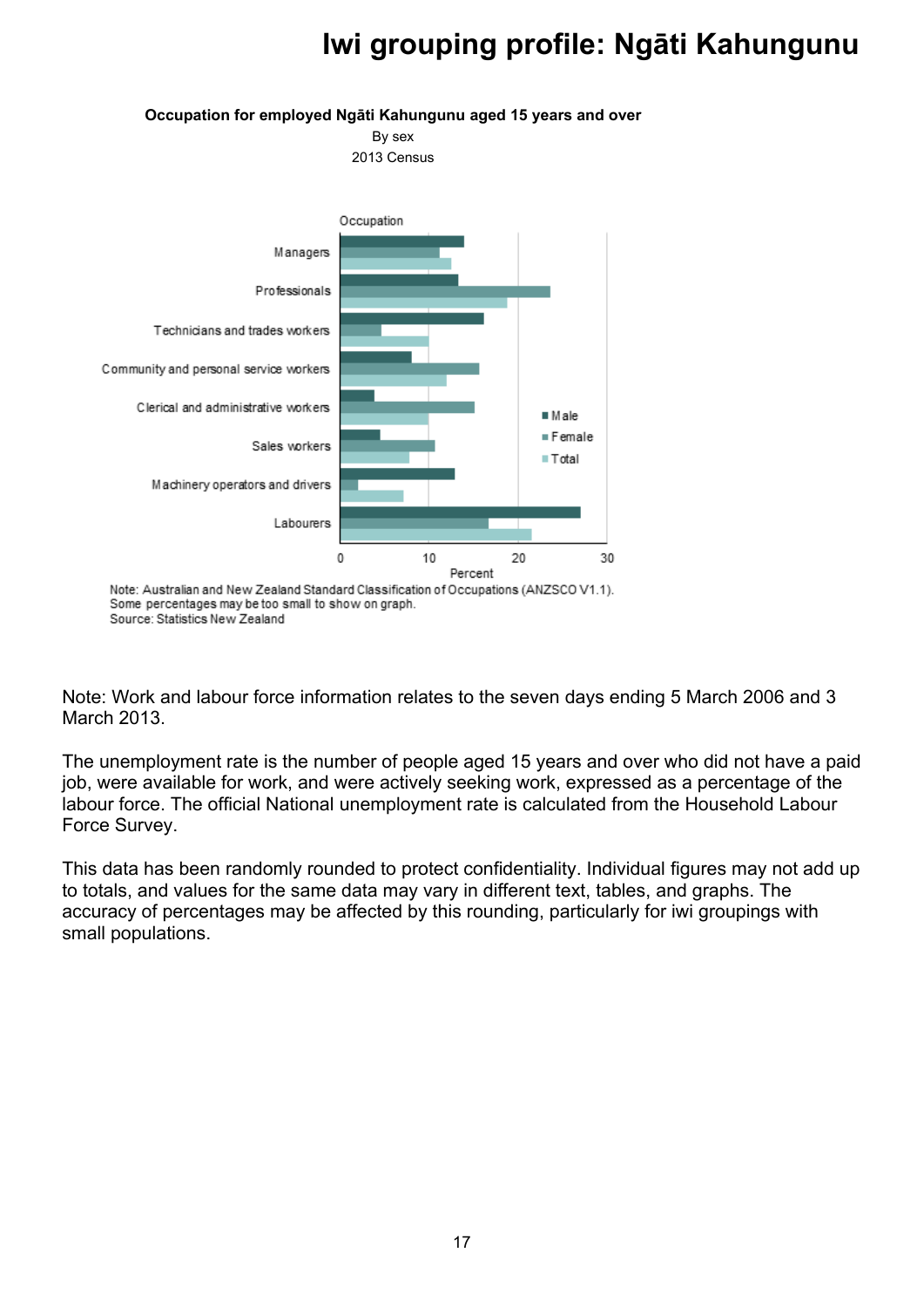## **Unpaid activities**

## **Ngā ngohe utukore**

For people aged 15 years and over in the Ngāti Kahungunu iwi grouping and living in New Zealand on 5 March 2013:

- 36.3 percent of men and 48.9 percent of women had looked after a child who belonged to their household, while 17.8 percent of men and 31.7 percent of women had looked after a child who was not part of their household.
- 13.1 percent had looked after a person who lived in their household and was ill or disabled, while 13.2 percent had helped a person in another household who was ill or disabled.
- 22.7 percent carried out 'other helping or voluntary work for, or through any organisation, group or marae'. More women (24.8 percent) than men (20.0 percent) reported involvement in this type of voluntary work.

#### **Unpaid activities for Ngāti Kahungunu aged 15 years and over**



Note: Some percentages may be too small to show on graph. Source: Statistics New Zealand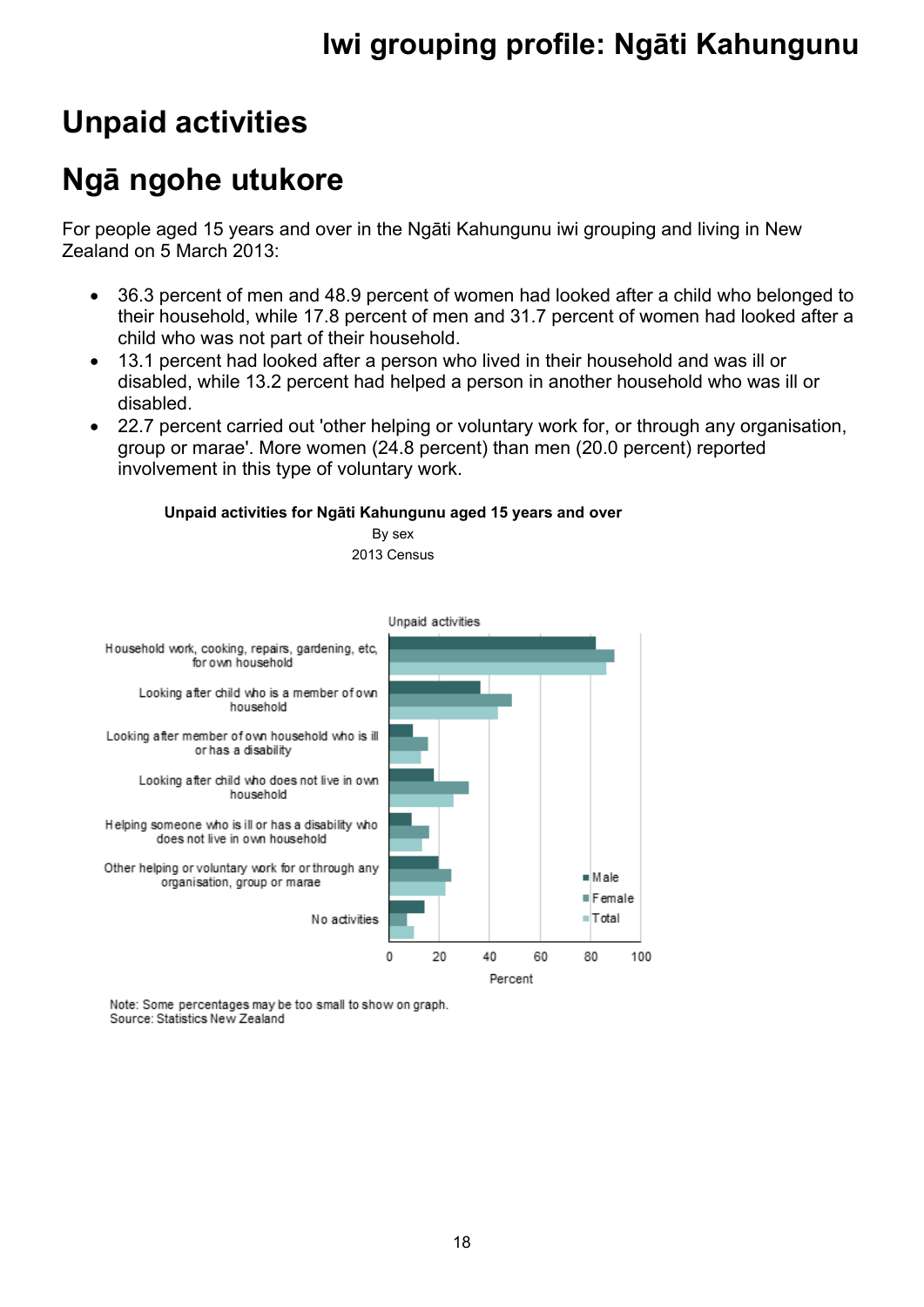Note: Unpaid activities information relates to the four weeks ending 5 March 2013.

Unpaid activities information includes all people who stated each unpaid activity, whether as their only unpaid activity or as one of several. Where a person reported more than one unpaid activity, they were counted in each applicable group. Therefore percentages do not add up to 100.

This data has been randomly rounded to protect confidentiality. Individual figures may not add up to totals, and values for the same data may vary in different text, tables, and graphs. The accuracy of percentages may be affected by this rounding, particularly for iwi groupings with small populations.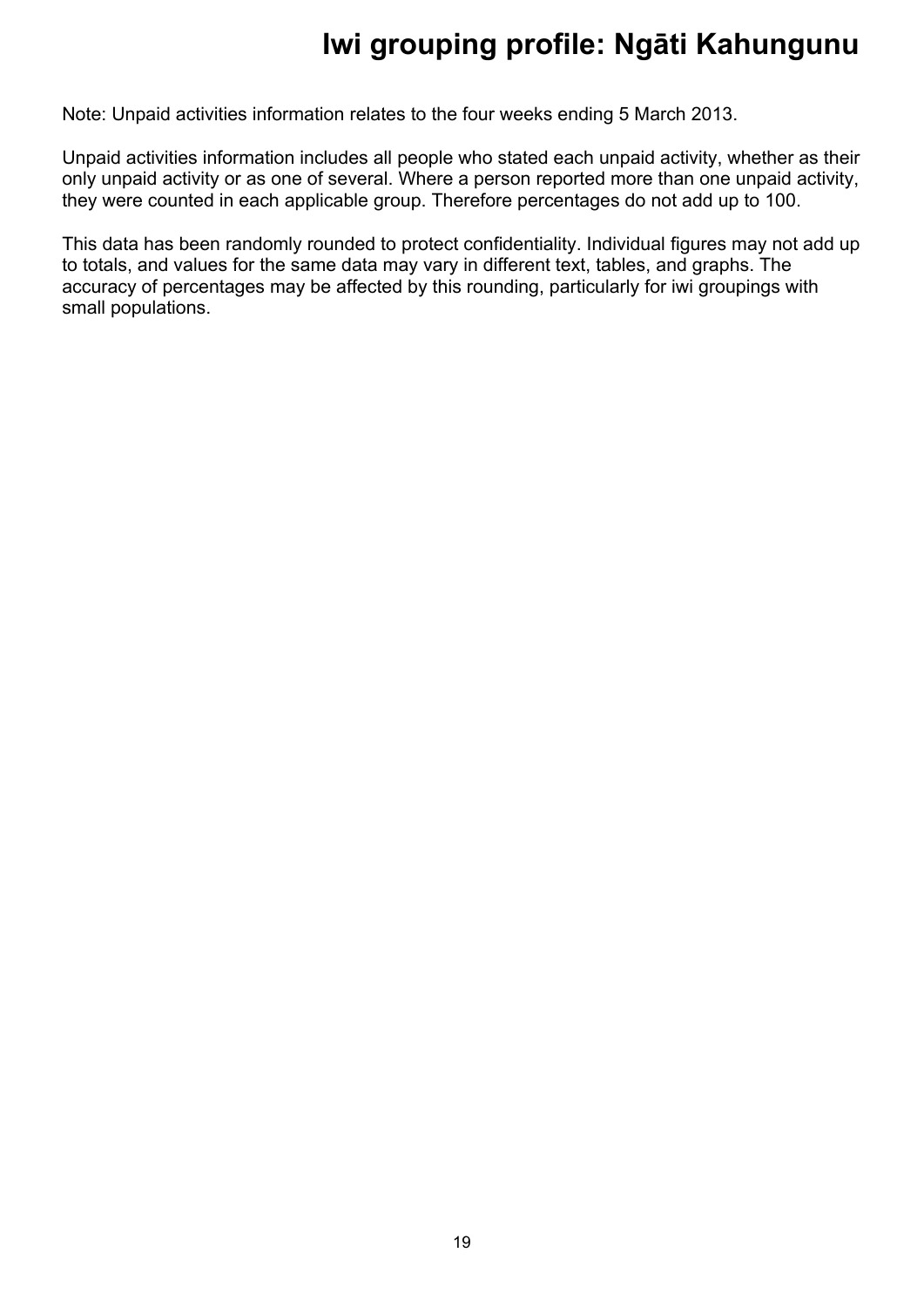## **Households and families**

## **Ngā momo nohoanga ā-whānau**

## *Households*

For people in the Ngāti Kahungunu iwi grouping and living in households in New Zealand on 5 March 2013:

 79.3 percent lived in households containing only one family, 11.4 percent lived in households with more than one family, and 5.3 percent lived in one-person households. A further 4.0 percent lived in 'non-family multi-person households', such as a flatting situation.

## *Families*

For people in the Ngāti Kahungunu iwi grouping and living in families in New Zealand on 5 March 2013:

- $\bullet$  In 2013, 53.7 percent of people living in a family situation lived in a couple with child(ren) family, 33.0 percent lived in a one-parent family, and 13.3 percent lived in a couple without children family.
- In 2006, 54.1 percent of people living in a family situation lived in a couple with child(ren) family, 33.5 percent lived in a one-parent family, and 12.4 percent lived in a couple without children family.

**Family type for Ngāti Kahungunu, Māori descent, and total New Zealand populations**



2013 Census

Note: Iwi grouping and Māori descent percentages exclude people away from home on census night. Total New Zealand percentages are based on all people in families, including people away from home on census night. Some percentages may be too small to show on graph.

Source: Statistics New Zealand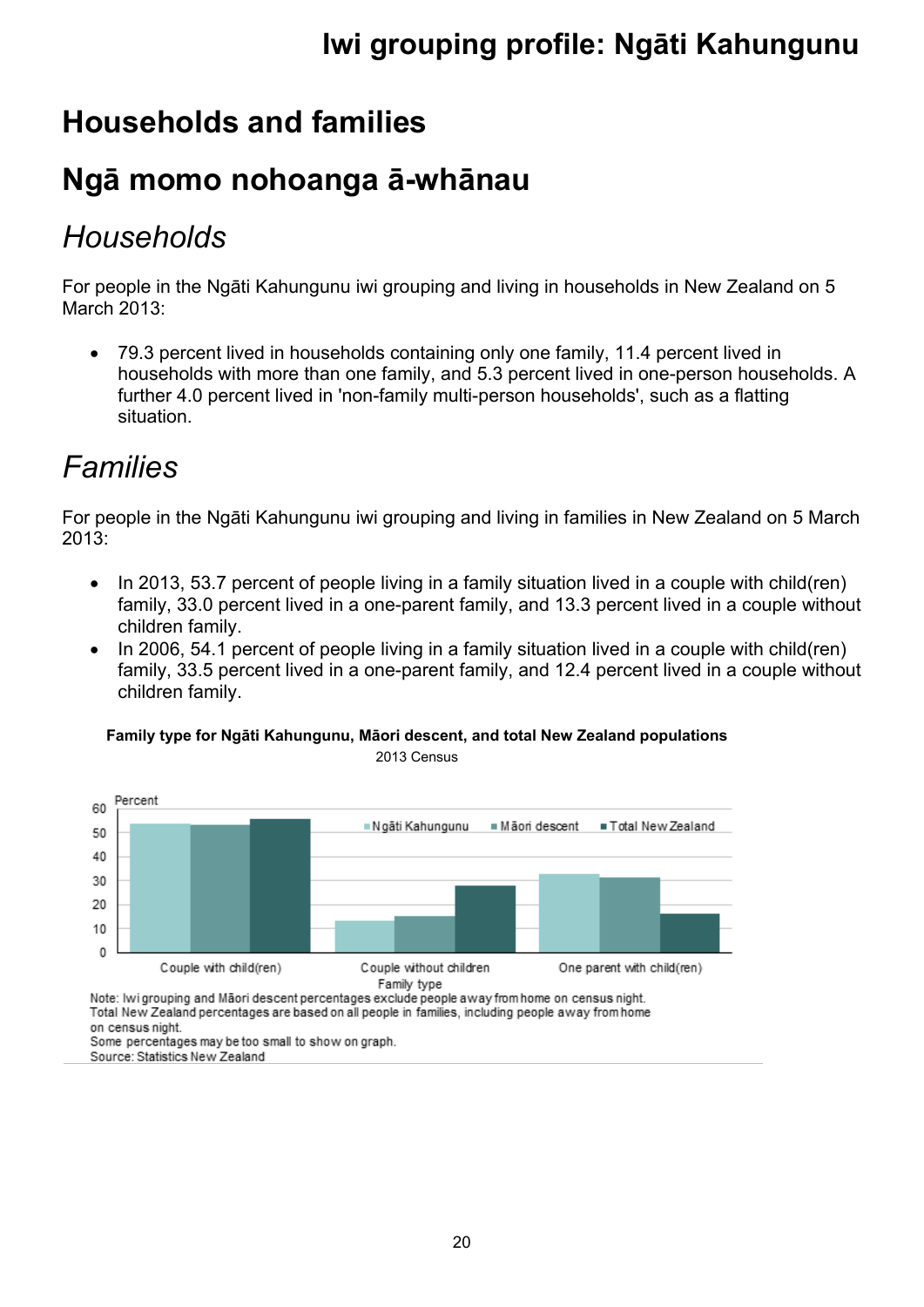#### *Dependent children*

For people in the Ngāti Kahungunu iwi grouping and living in families in New Zealand on 5 March 2013:

- In 2013, there were 23,697 dependent children (aged under 18 years and not employed full time). Of these 60.7 percent lived in a two-parent family, with the rest living in a family with one parent.
- In 2006, there were 23,754 dependent children and of these, 59.5 percent lived in a twoparent family, with the rest living in a family with one parent.

Note: These sections combine personal characteristics with the characteristics of the household or family a person is a part of. They count people. People in the same household or family may or may not be of Māori descent, and those with Māori descent can affiliate with different iwi and be in different iwi groupings.

A household is either one person who usually lives alone, or two or more people who usually live together and share facilities (such as for eating, cooking, or a living area; and bathroom and toilet) in a private dwelling.

A family consists of a couple living in the same household, with or without children, or one parent and their children.

This data has been randomly rounded to protect confidentiality. Individual figures may not add up to totals, and values for the same data may vary in different text, tables, and graphs. The accuracy of percentages may be affected by this rounding, particularly for iwi groupings with small populations.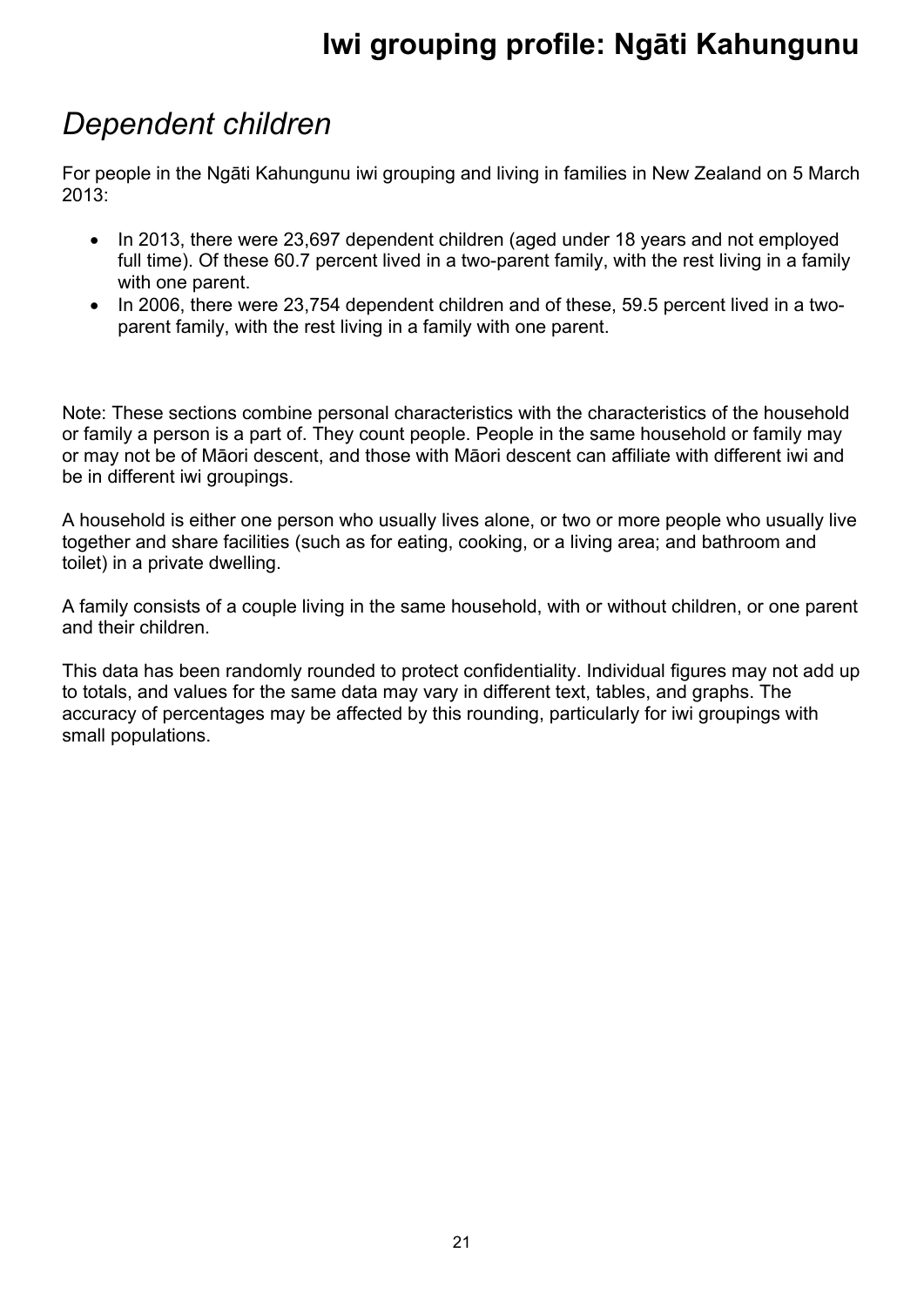## **Housing**

## **Ngā whare noho**

#### *Home ownership*

For people aged 15 years and over in the Ngāti Kahungunu iwi grouping and living in New Zealand on 5 March 2013:

- 29.1 percent of people owned or partly owned the home that they lived in. The proportion was higher for men than for women, 29.2 percent compared with 28.9 percent.
- 51.3 percent of people aged 50–59 years owned or partly owned their own home, compared with 6.2 percent of those aged 20–29 years.



**Home ownership for Ngāti Kahungunu aged 15 years and over** By age group

2013 Census

Note: Some percentages may be too small to show on graph. Source: Statistics New Zealand

## *Rental housing*

For people in the Ngāti Kahungunu iwi grouping and living in households in New Zealand on 5 March 2013:

- 52.5 percent were living in households in rental accommodation.
- 78.9 percent of the people living in households in rental accommodation rented from a private person, trust, or business. A further 18.0 percent lived in Housing New Zealand Corporation accommodation.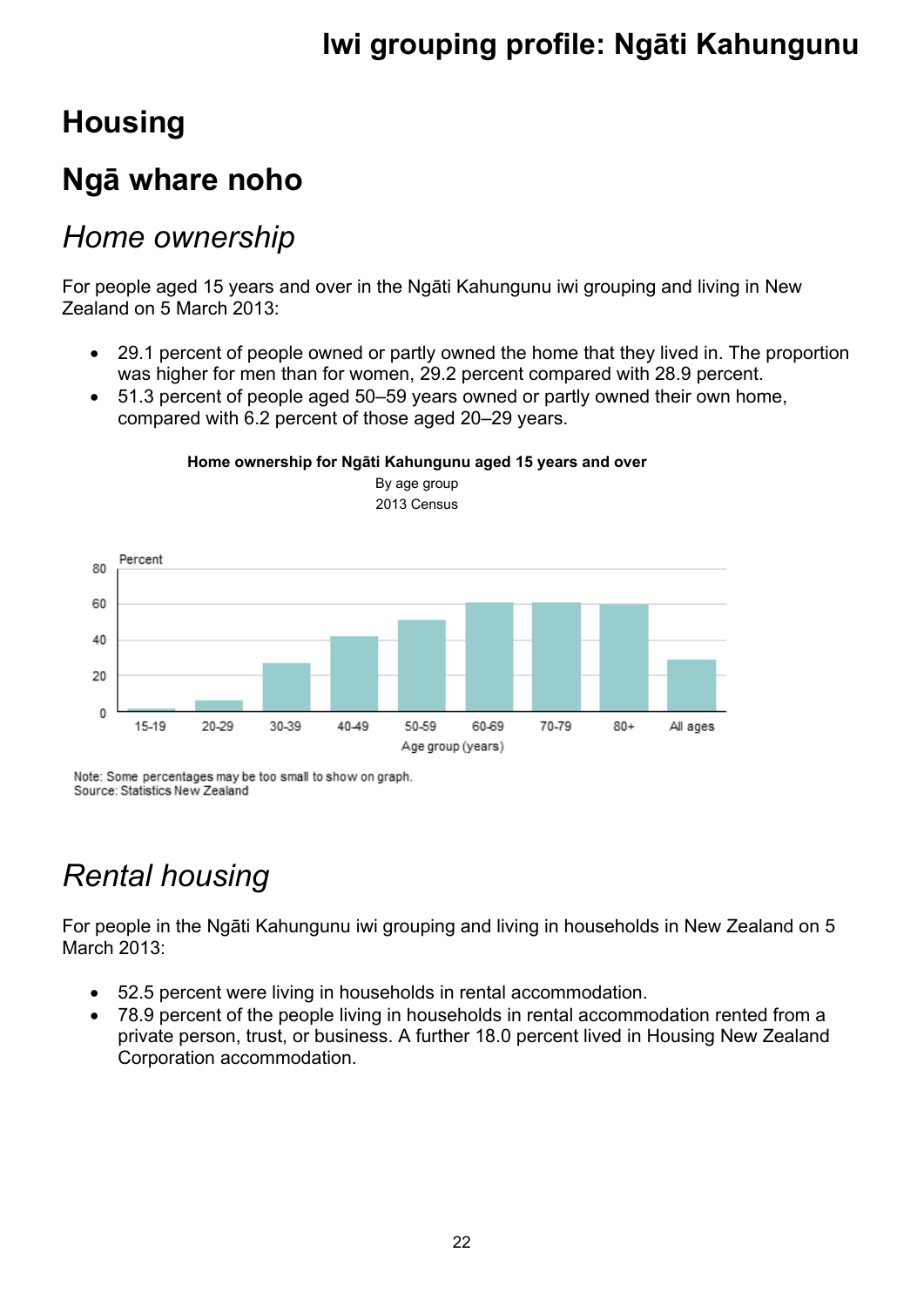## *Weekly rent paid*

For people in the Ngāti Kahungunu iwi grouping and living in households in rental accommodation in New Zealand on 5 March 2013:

 9.7 percent were living in households in rental accommodaton where the household paid less than \$100 per week in rent, 21.0 percent paid \$100–\$199, 32.5 percent paid \$200–\$299, 25.7 percent paid \$300–\$399, and 11.2 percent paid \$400 or more.

Note: The rental housing and weekly rent paid sections combine personal characteristics with the characteristics of the household a person is a part of. They count people. People in the same household may or may not be of Māori descent, and those with Māori descent can affiliate with different iwi and can be in different iwi groupings.

Living in households in rental accommodation consists of people in households who did not own their home or have it in a family trust and were paying rent.

This data has been randomly rounded to protect confidentiality. Individual figures may not add up to totals, and values for the same data may vary in different text, tables, and graphs. The accuracy of percentages may be affected by this rounding, particularly for iwi groupings with small populations.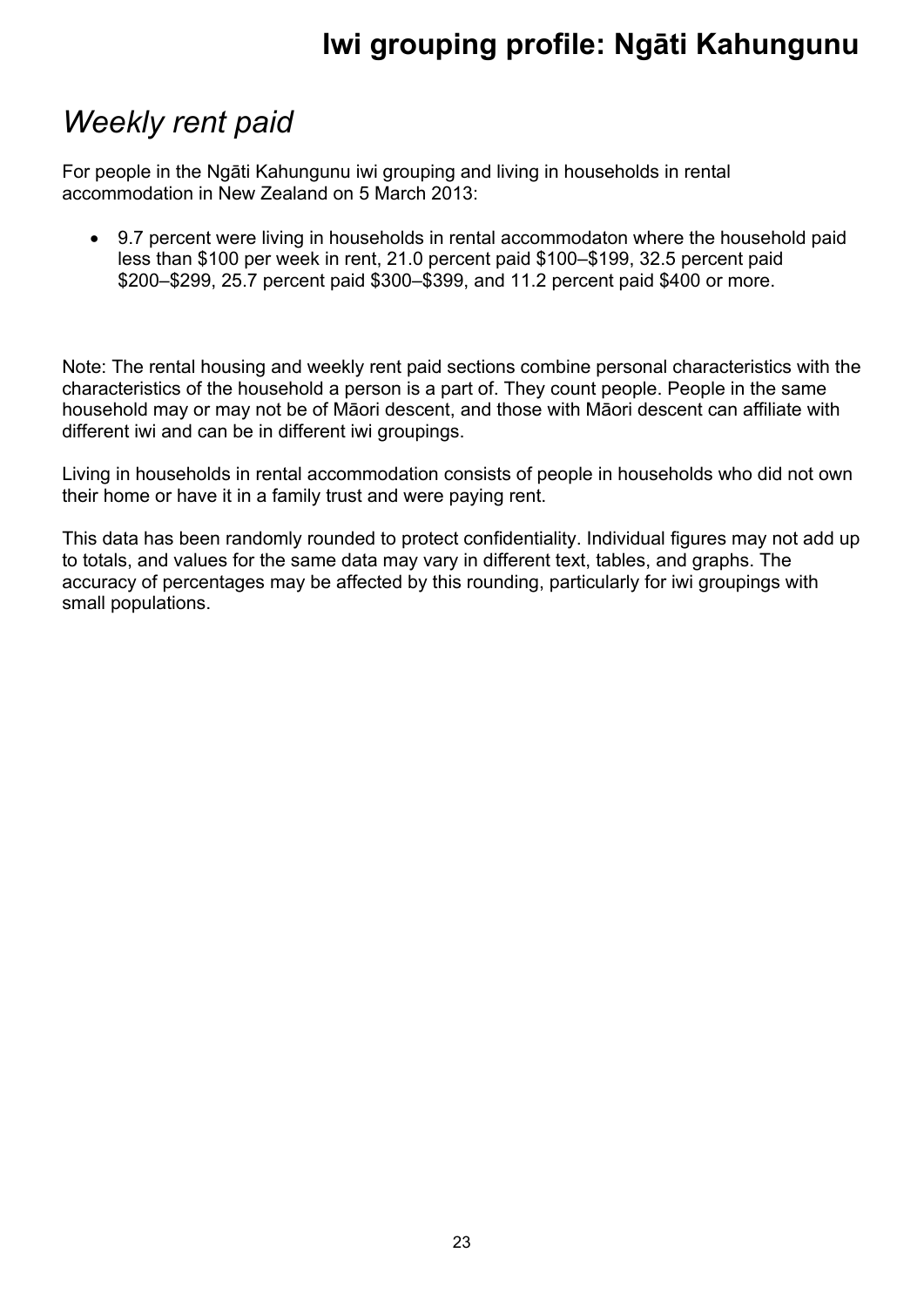## **Motor vehicles, and phones, fax, and Internet**

#### **Ngā waka me ngā hangarau kōrero**

For people in the Ngāti Kahungunu iwi grouping and living in households in New Zealand on 5 March 2013:

#### *Motor vehicles*

- 90.7 percent were living in a household with access to a motor vehicle, compared with 90.9 percent of the total population of Māori descent.
- At the time of the 2006 Census, 92.5 percent were living in a household with access to a motor vehicle.

## *Access to phones, fax, and Internet*

- 68.6 percent lived in a household with Internet access, an increase since the 2006 Census (49.8 percent).
- 86.5 percent lived in a household with access to a cellphone or mobile phone.
- 3.2 percent lived in a household with no access to telecommunication systems (cellphone/mobile phone, telephone, fax machine, or the Internet).



#### **Access to phones, fax, and Internet for Ngāti Kahungunu**

2006 and 2013 Censuses

Note: Some percentages may be too small to show on graph Source: Statistics New Zealand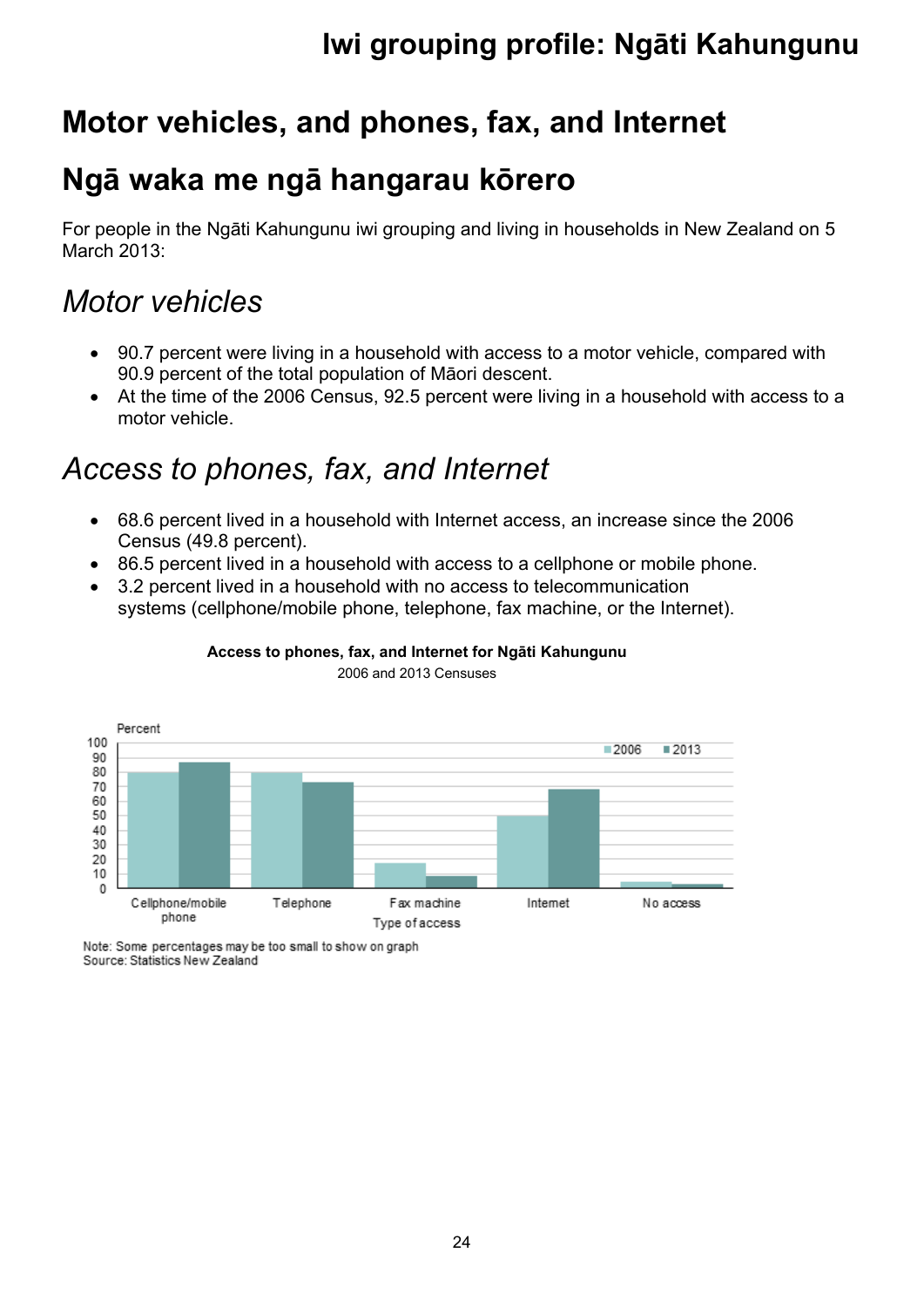Note: These sections combine personal characteristics with the characteristics of the household a person is a part of. They count people. People in the same household may or may not be of Māori descent, and those with Māori descent can affiliate with different iwi and can be in different iwi groupings.

A household is either one person who usually lives alone, or two or more people who usually live together and share facilities (such as for eating, cooking, or a living area; and bathroom and toilet) in a private dwelling.

Households can access more than one type of telecommunication system. Where a household reported access to more than one telecommunication system they have been counted in each category. Therefore percentages do not add up to 100.

This data has been randomly rounded to protect confidentiality. Individual figures may not add up to totals, and values for the same data may vary in different text, tables, and graphs. The accuracy of percentages may be affected by this rounding, particularly for iwi groupings with small populations.